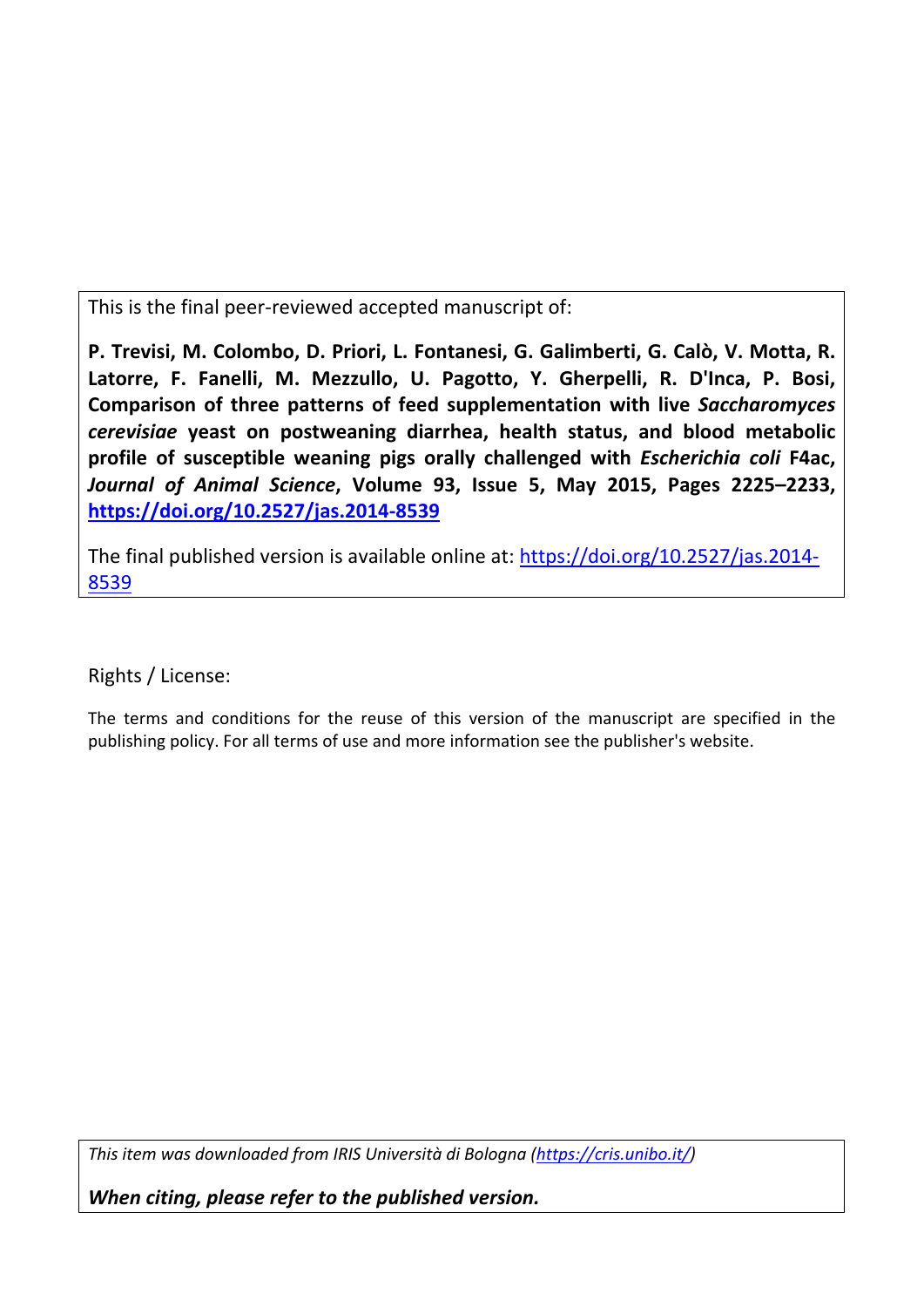- 1 Running head: Yeast reduces ETEC effect in challenged pigs
- 2

| 3                | Comparison of three patterns of feed supplementation with live Saccharomyces                                                                                       |
|------------------|--------------------------------------------------------------------------------------------------------------------------------------------------------------------|
| 4                | cerevisiae yeast on post-weaning diarrhea, health status and blood metabolic profile of                                                                            |
| 5                | susceptible weaning pigs orally challenged with <i>Escherichia coli</i> F4ac <sup>1,2</sup>                                                                        |
| 6                | P. Trevisi*, M. Colombo*, D. Priori*, L. Fontanesi*, G. Galimberti <sup>†</sup> , G. Calò <sup>†</sup> , V. Motta*, R.                                             |
| $\overline{7}$   | Latorre*, F. Fanelli <sup>‡</sup> , M. Mezzullo <sup>‡</sup> , U. Pagotto <sup>‡</sup> , Y. Gherpelli <sup>#</sup> , R. D'Inca <sup>§</sup> , P. Bosi <sup>*</sup> |
| 8                |                                                                                                                                                                    |
| $\boldsymbol{9}$ | *Department of Agricultural and Food Science and Technology, University of Bologna,                                                                                |
| 10               | Viale Fanin 46, 40127 Bologna, Italy; <sup>†</sup> Department of Statistical Sciences "Paolo Fortunati",                                                           |
| 11               | University of Bologna, Via delle Belle Arti 41, 40126 Bologna, Italy; <sup>‡</sup> Endocrinology Unit                                                              |
| 12               | and Center for Applied Biomedical Research, Department of Medical and Surgical Sciences,                                                                           |
| 13               | S. Orsola University Hospital, University of Bologna, via Massarenti 9, 40138 Bologna,                                                                             |
| 14               | Italy; "Istituto Zooprofilattico Sperimentale della Lombardia e dell'Emilia Romagna,                                                                               |
| 15               | Sezione di Reggio Emilia, Via Pitagora 2, 42100 Reggio Emilia, Italy; <sup>§</sup> Société Industrielle                                                            |
| 16               | Lesaffre, Lesaffre Feed Additives, 137 rue Gabriel Péri, 59700 Marcq-en-Baroeul, France.                                                                           |
| 17               |                                                                                                                                                                    |
| 18               | <sup>1</sup> Supported in part by funding from Lesaffre Feed Additives, Marcq-en-Baroeul, France                                                                   |
| 19               | <sup>2</sup> Corresponding author: paolo.trevisi@unibo.it                                                                                                          |
| 20               | Key words: Blood metabolic profile, <i>Escherichia coli</i> F4ac, Health status, Pig,                                                                              |
| 21               | Saccharomyces cerevisiae CNCM I-4407                                                                                                                               |
| 22               |                                                                                                                                                                    |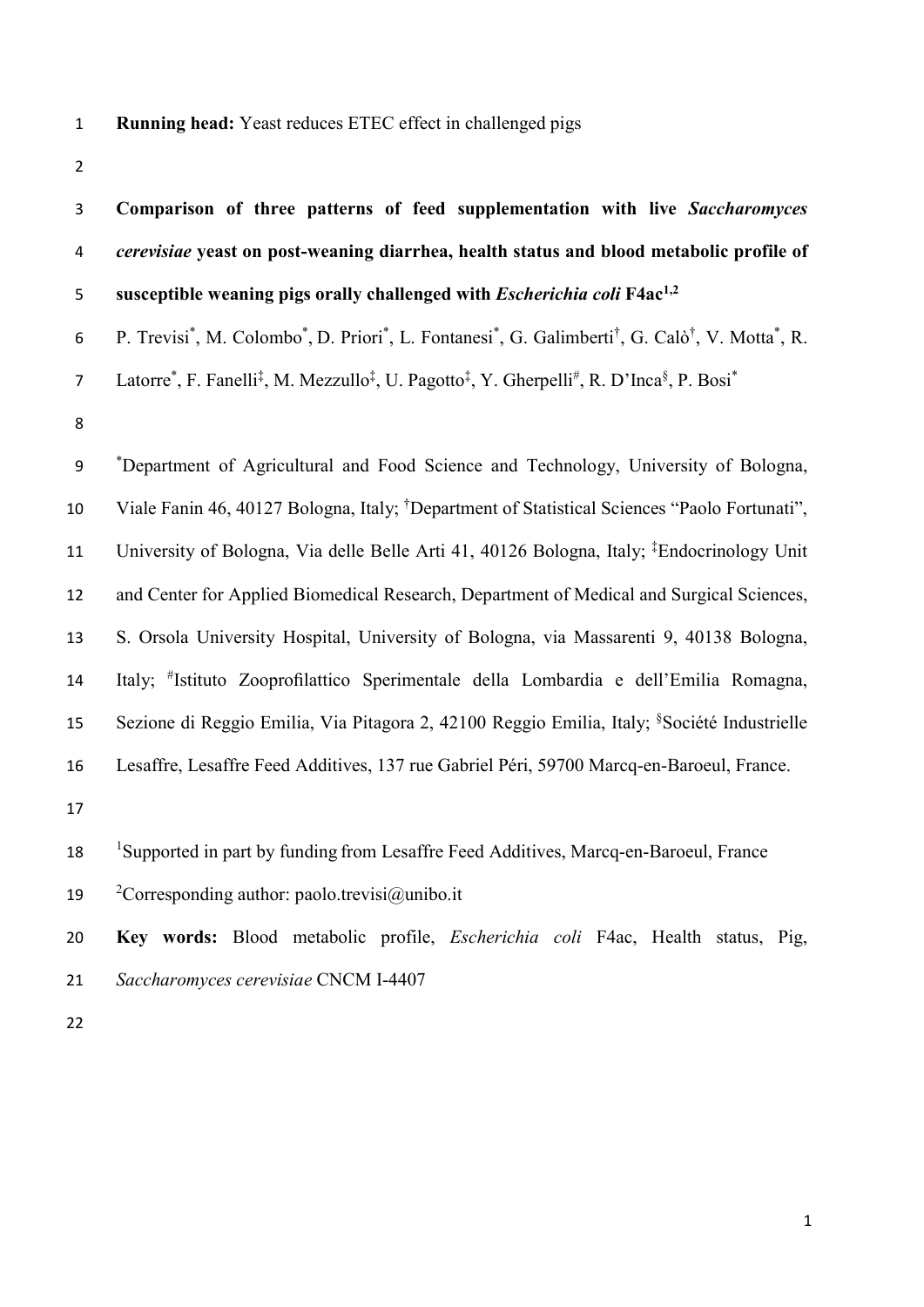### 24 Abstract

25 The development of more effective feeding strategies to reduce the detrimental effect of 26 enterotoxigenic *Escherichia coli* F4ac (ETEC) plays a crucial role in reducing the occurrence 27 of therapeutic intervention with antibiotics in livestock. The ability of Saccharomyces 28 *cerevisiae* CNCM I-4407 (Sc), supplied  $\frac{1}{2}$  different patterns to counteract ETEC infection in 29 weaned **pigs, was evaluated**. Fifty **pigs** were weaned at 24 days and were then divided into 30 five groups: control (CO), CO + colistin (AB), CO +  $5 \times 10^{10}$  CFU of Sc/kg feed, from d 0– 21 (PR), CO + 5  $\times$  10<sup>10</sup> CFU of Sc/kg feed from d 7–11 (CM) and CO + one shot of 2  $\times$ 10<sup>11</sup> 32 CFU of Sc when the first diarrhea appeared (CU). On d 7 post-weaning, all the pigs were 33 orally challenged with  $10^8$  CFU of ETEC. **Blood samples** were taken from the pigs (d 7, d 8, 34 d 12, d 21) while the fecal excretion of ETEC was assessed on d 7 and d 10. Fecal 35 consistency was **scored** from 12 h before infection to 144 h post-infection  $(p,i)$ . On d 21, the 36 piglets were sacrificed. The *in vitro* adhesion test on the intestinal villi confirmed individual 37 susceptibility to ETEC, excluding the presence of resistant pigs. Growth performance did not 38 differ between the treatments. Mortality was reduced in the AB group  $(P < 0.01)$  and, 39 marginally, in the PR group ( $P = 0.089$ ) when compared to CO group. The CO group had a 40 higher fecal score than AB during the entire period of observation (from  $P = 0.01$  to  $P <$ 41 0.001). Conversely, yeast administration reduced the fecal score when compared to CO group 42 12 h and 48 h after infection ( $P = 0.04$ ). Total IgA never differed among the experimental 43 groups, but the ETEC-specific IgA concentration was lower in the AB group than in the CO 44 group ( $P = 0.04$ ) at d 12. Four days p.i., the subjects fed with live yeast had reduced ETEC 45 excretion as compared with the CO group ( $P = 0.05$ ). Blood metabolite concentrations of 46 C12:1 ( $P < 0.01$ ), C5DC (C6-OH) ( $P = 0.02$ ), PC aa C40:1 and PC aa C40:6 ( $P = 0.01$  and 47  $P < 0.01$ , respectively) and alpha-AAA ( $P < 0.01$ ) were reduced in the AB group as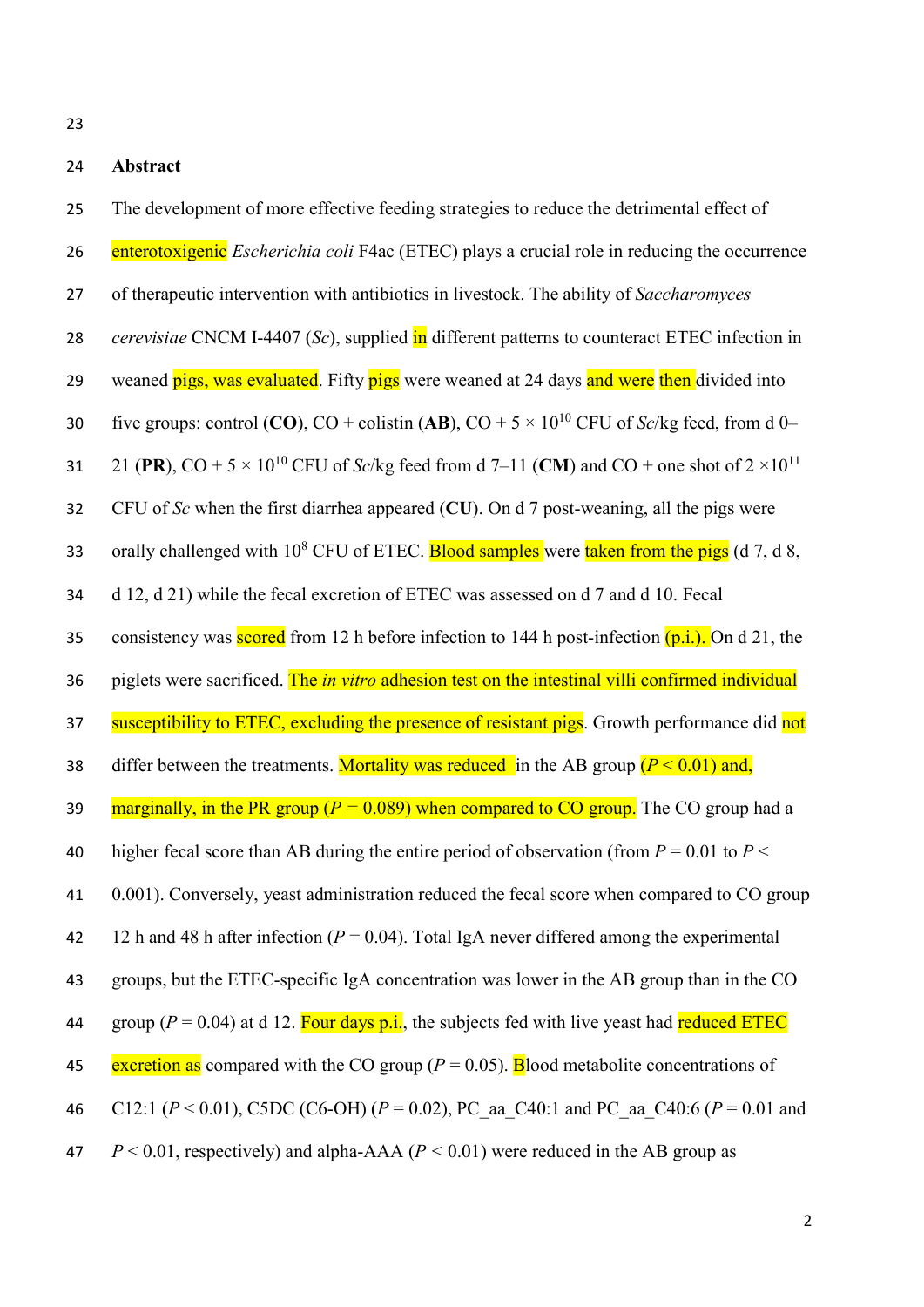| 48 | compared with the CO group; PR+CM reduced the concentration of SM C18:0 ( $P = 0.02$ )                |
|----|-------------------------------------------------------------------------------------------------------|
| 49 | and increased the concentration of C10:2 ( $P = 0.02$ ), vs. CO. Furthermore, the CM group had        |
| 50 | an increased concentration of C10:2 ( $P < 0.01$ ) as compared with the PR group. In                  |
| 51 | conclusion, the administration of live yeast, even in concomitance with ETEC infections,              |
| 52 | reduces pig illness and mortality. Moreover, the strain of Sc tested did not show a therapeutic       |
| 53 | effect.                                                                                               |
| 54 |                                                                                                       |
| 55 | Introduction                                                                                          |
| 56 | In 2006, the European Union banned the use of antibiotics as growth promoters; there is               |
| 57 | diffuse agreement that a strong restriction of the use of therapeutics in livestock feed may          |
| 58 | reduce the risk of spreading bacterial antibiotic resistance. This <i>implies</i> significant changes |
| 59 | in animal feeding. Developing new feeding strategies is particularly important in reducing            |
| 60 | post-weaning digestive disorders, which are a relevant cause of illness in pigs fostered by           |
| 61 | intensive feeding practices ( $Heo$ et al., 2013). The most important etiological agent is            |
| 62 | <i>Escherichia coli</i> F4 (ETEC) (Nagy and Fekete, 2005) and the response to feeding strategies      |
| 63 | may vary due to the existence of different phenotypes for ETEC adhesion on the <i>intestinal</i>      |
| 64 | villi of pigs (Sellwood et al., 1975).                                                                |
| 65 | The concept of probiosis originated approximately a century ago, but its use in animal                |
| 66 | production is still valid in reducing the detrimental effects of pathogen infection (Armstrong        |
| 67 | et al., 2014). Saccharomyces spp. is the yeast most studied for counteract intestinal disorders       |
| 68 | in young mammals (Farthing et al., 2013; Shan et al., 2013). The administration of                    |
| 69 | Saccharomyces cerevisiae (S. cerevisiae) modulates the activation of inflammation in mice             |
| 70 | infected with Salmonella enterica serovar Typhimurium (Martins et al., 2011). Moreover, in            |
| 71 | the pig model, S. cerevisiae vields positive effects in controlling ETEC infection, reducing          |
| 72 | the severity of diarrhea in weaned piglets (Trckova et al., 2014).                                    |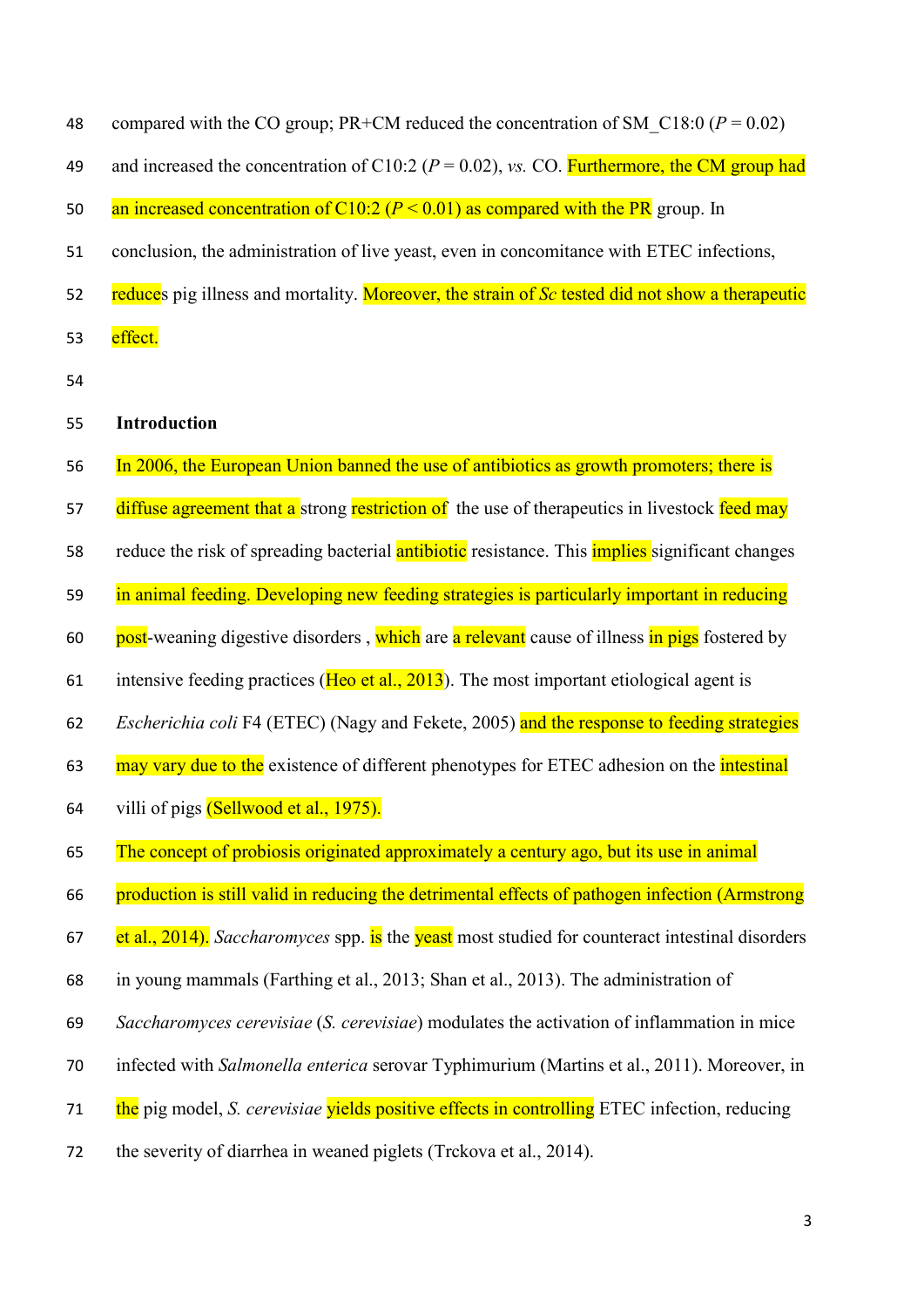| 73 | For the first time, the effectiveness of S. cerevisiae CNCM I-4407 dosed in different                                             |
|----|-----------------------------------------------------------------------------------------------------------------------------------|
| 74 | patterns was compared to counteract the detrimental effect of ETEC on the health status of                                        |
| 75 | weaned pigs orally challenged with this pathogen. Moreover, considering that exposure to                                          |
| 76 | post-weaning stress and challenge with pathogenic E. coli affect several metabolites                                              |
| 77 | (Sugiharto et al., 2014), the blood metabolic profile of the pigs was evaluated to determine                                      |
| 78 | the interaction among the yeast, ETEC and the host.                                                                               |
| 79 |                                                                                                                                   |
| 80 | <b>Materials and Methods</b>                                                                                                      |
| 81 | The procedures complied with Italian law pertaining to experimental animals and were                                              |
| 82 | approved by the Ethic-Scientific Committee for Experiments on Animals of the University                                           |
| 83 | of Bologna, Italy.                                                                                                                |
| 84 |                                                                                                                                   |
| 85 | General experimental design                                                                                                       |
| 86 | Fifty piglets were obtained from a commercial piggery where ETEC infections had been                                              |
| 87 | reported; this indicated the presence in the herd of pigs susceptible to ETEC. During the                                         |
| 88 | suckling period, no creep feed was supplied. At $24 \pm 2$ days of age (d 0), the pigs were                                       |
| 89 | weaned and moved to the experimental farm, divided into five groups balanced for litter and                                       |
| 90 | body weight and were housed in pens with a mesh floor. The pigs were kept at a controlled                                         |
| 91 | temperature (30 $\rm{^{\circ}C}$ at the beginning and 25 $\rm{^{\circ}C}$ at the end of the experiment, with a 1 $\rm{^{\circ}C}$ |
| 92 | decrease every 3 d). Infrared lamps were located above the piglets for the first 7 days. The                                      |
| 93 | piglets had free access to feed and water throughout the experimental period; feed was                                            |
| 94 | supplied in a dry feeder. On d 7 post-weaning, all the pigs were orally dosed with 1.5 mL                                         |
| 95 | suspension containing $10^8$ CFU of ETEC O149/mL. The bacteria solution was prepared as                                           |
| 96 | described by Bosi et al. (2004). The product tested was a lyophilized live yeast strain                                           |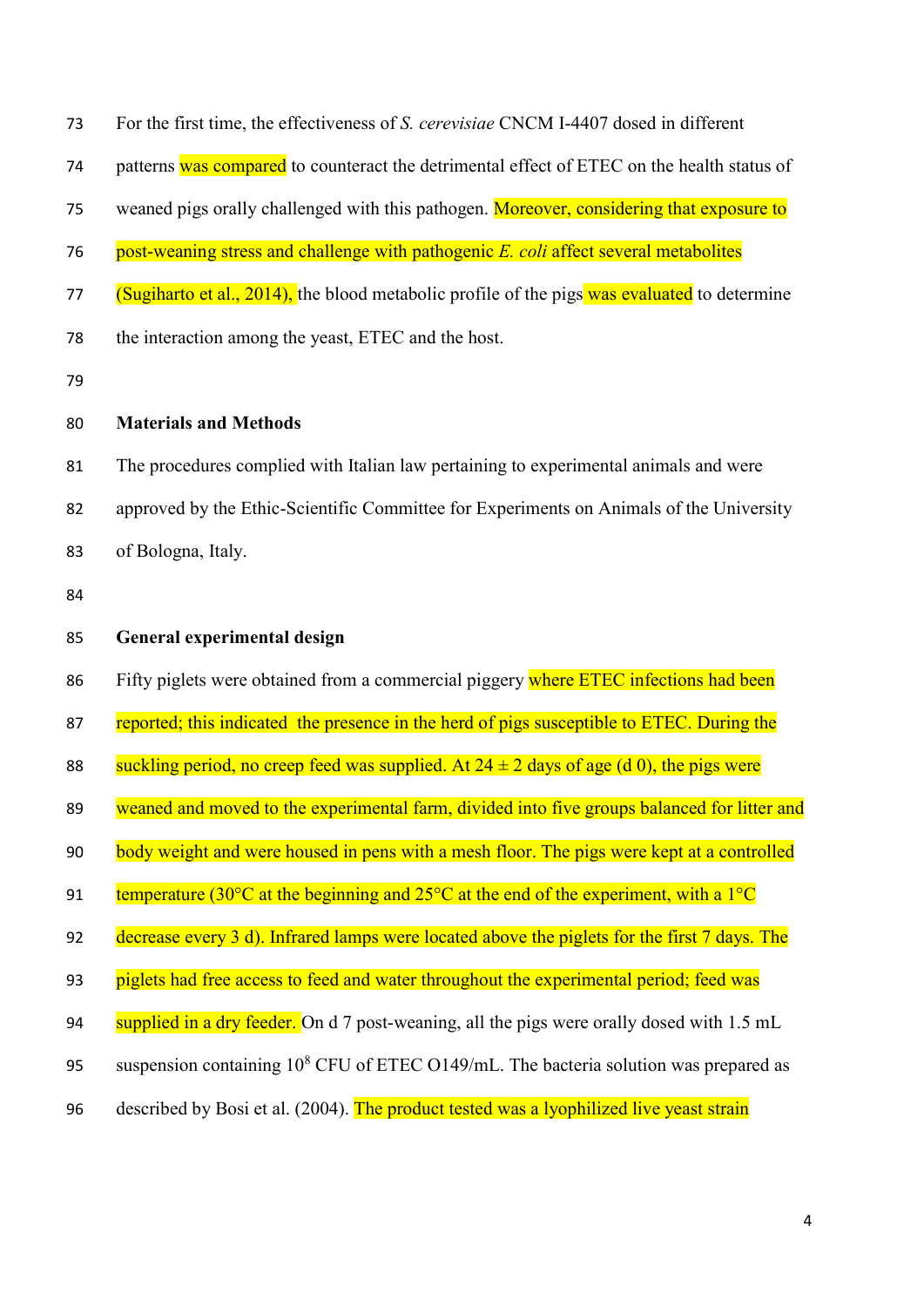- 97 (Actisaf; Lesaffre Feed Additives, France) of S. cerevisiae CNCM I-4407 (Sc) mixed in the 98 diet formula.
- 99 The piglets were assigned to one of five diets: control  $(CO, t)$  typical weaning diet Table 1),
- 100 CO + 1 g colistin/kg of feed (AB), CO + 5  $\times$  10<sup>10</sup> colony-forming units (CFU) of Sc/kg of
- 101 feed, from d 0 to d 21 (PR, preventive dose), CO +  $5 \times 10^{10}$  CFU of Sc/kg of feed from d 7
- 102 (day of infection with ETEC) to d 11 (CM, competitive dose) and CO + 1 shot of  $2 \times 10^{11}$
- 103 CFU of Sc/kg of feed when the first diarrhea appeared (CU, curative dose). Colistin
- 104 treatment was used as a positive control because it is active against the ETEC strain used for
- 105 the challenge. Colistin has strong properties against gram-negative bacteria and it is
- 106 frequently used for this purpose in other trials involving an ETEC challenge (Torrallardona
- 107 et al., 2003; Bosi et al., 2004). The pigs were individually penned in cages, except for the
- 108 first 2 days when they were kept in groups of two having the same dietary treatment for the
- 109 purpose of improving their adaptation and feed intake.
- 110

#### 111 Experimental Procedure

112 Starting on d 0, each group received its experimental diet. The pigs were sacrificed at the

113 end of the trial (d 21). At slaughter, the animals were deeply anesthetized with sodium

- 114 thiopental (10 mg/kg body weight) and sacrificed via an intracardiac injection of Tanax (0.5
- 115 mL/kg BW).
- 116

## 117 Experimental Controls

- 118 The pigs were weighed individually at the start of the trial, on d 7 (pre-challenge), on d 14
- 119 and at sacrifice (d 21). The feed intake of each pig was recorded individually.
- 120 Blood was sampled on d 7 (pre-challenge), d 8, d 12 and on d 21 (day of sacrifice) by
- 121 venipuncture of the vena cava, centrifuged at  $3,000 \times g$  for 10 min at 4 °C; the serum was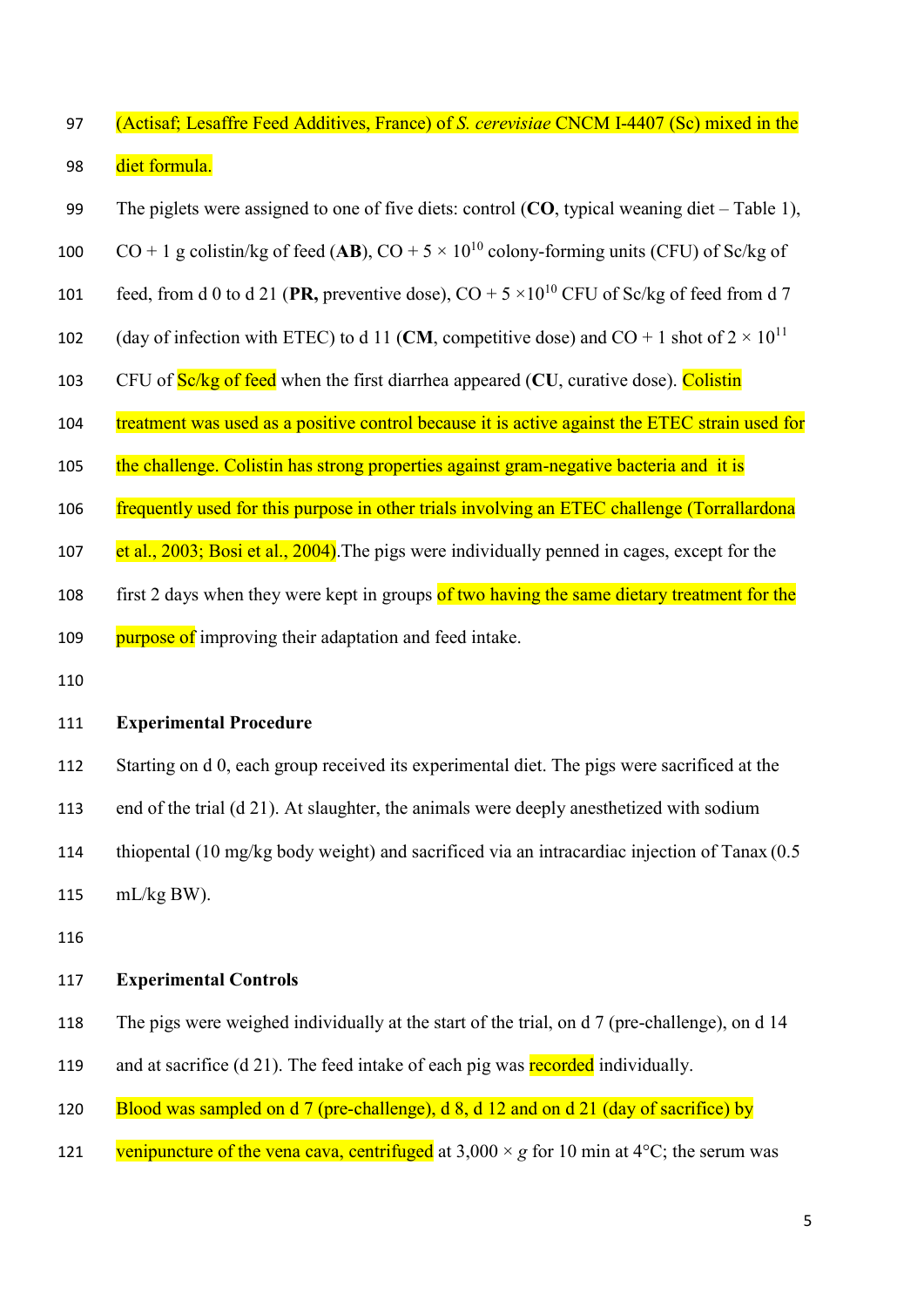- 122 then removed. The serum samples collected on d 7, d 12 and d 21 were inactivated at  $56^{\circ}$ C
- 123 for 30 min and stored at -20°C until analysis. On the other hand, the serum collected at d 8
- 124 was stored at -80°C after centrifugation. Individual fecal samples were obtained on d 7 (pre-
- 125 challenge) and d 10 for the ETEC plate counts following the protocol described by Bosi et
- 126 al. (2004). The severity of the diarrhea was evaluated daily in each subject by five point
- 127 fecal scores (1 to 5):  $1 =$  hard,  $5 =$  watery feces.) and by the same operator from 12 h before
- 128 to 144 h after infection.
- 129 On d 21, the piglets were sacrificed in order to collect a sample from the distal jejunum to
- 130 determine the phenotype for adhesion of the ETEC to the intestinal villi, as described in
- 131 Trevisi et al. (2009).
- 132

## 133 Total IgA and Escherichia coli F4ac-specific IgA titers

- 134 Total IgA determination was **carried out** by ELISA, using Pig Immunoglobulin Reference
- 135 Serum (Bethyl laboratories, Montgomery, TX) as the specific antibody for the standard
- 136 curve, Goat anti-Pig IgA-HRP conjugate (Bethyl Laboratories) as a secondary antibody and
- 137 2,2'-azino-bis(3-ethylbenzthiazoline-6-sulfonic acid) (ABTS) (Roche Diagnostics, San
- 138 Francisco, CA) for chromogenic detection. The concentration was expressed as micrograms
- 139 per milliliter ( $\mu$ g mL<sup>-1</sup>). The ETEC-specific IgA quantification was carried out by ELISA
- 140 according to Van den Broeck et al. (1999), using F4 fimbriae isolated from ETEC cultures
- 141 as reported by Bosi et al. (2004). Briefly, the F4 antigen was added at a concentration of 50
- 142  $\frac{m g m L^{-1}$  in ELISA-diluted buffer to coated wells with F4 fimbrial adhesin Mab (CVL,
- 143 Addlestone, UK). Pooled serum obtained from five subjects, all ETEC-challenged and
- 144 positive for the ETEC adhesion test was used as a calibrant. The concentration values of
- specific IgA were expressed as arbitrary units per gram  $(AU mg^{-1})$  of total IgA.
- 146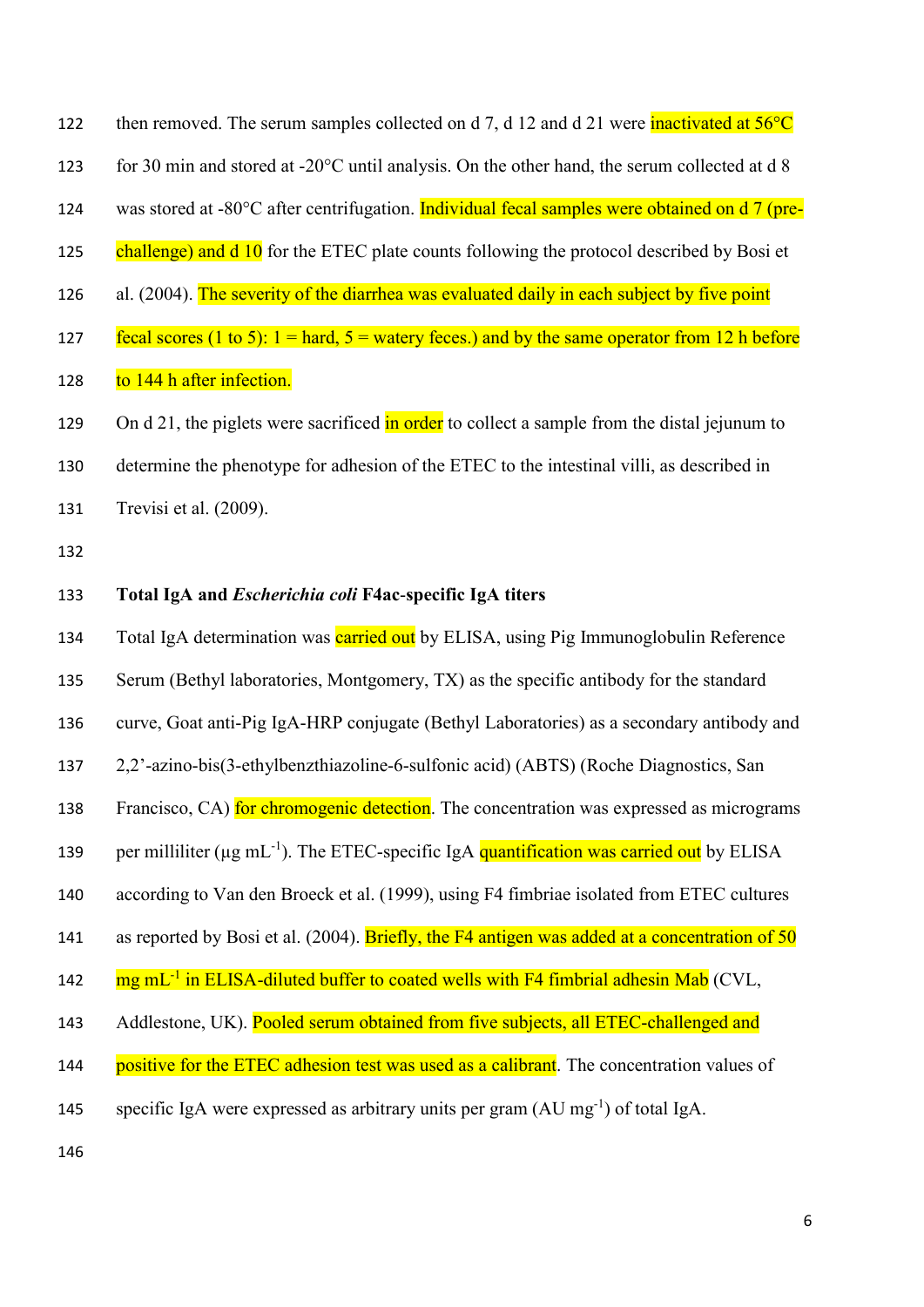| 147 | <b>Metabolic profile of blood serum</b> |
|-----|-----------------------------------------|
|-----|-----------------------------------------|

| 148 | A targeted metabolic technique, designed to quantify the concentration of 188 endogenous      |
|-----|-----------------------------------------------------------------------------------------------|
| 149 | metabolites from 5 different compound classes taken from 10 µL plasma, was performed          |
| 150 | using the AbsoluteIDQ p180 Kit, (BIOCRATES, Life Science AG, Innsbruck, Austria).             |
| 151 | Sample analyses were carried out on the API 4000 QTrap LC/MS/MS System (Applied               |
| 152 | Biosystems, Foster City, CA,). Measurements were carried out on the same plate and            |
| 153 | analyzed by MetIQ software packages, which are an integral part of the AbsoluteIDQ Kit.       |
| 154 |                                                                                               |
| 155 | <b>Statistical analysis</b>                                                                   |
| 156 | Performance data were analyzed by ANOVA using the general linear model (GLM)                  |
| 157 | procedure of SAS (SAS Inst., Inc., Cary, NC) with a completely randomized design, two         |
| 158 | blocks (time), sows within block and five dietary treatments. Degrees of freedom for the      |
| 159 | dietary treatments were used to test the following orthogonal contrasts: CO vs. YEAST (PR,    |
| 160 | CM, CU), PR vs. (CM and CU), CM vs. CU and CO vs. AB. However, for pre-challenge              |
| 161 | observations, the CM and CU groups received the same diet and, thus, the contrasts were PR    |
| 162 | $vs.$ (CM+CU+CO), PR $vs.$ AB and AB $vs.$ CO.                                                |
| 163 | $P < 0.05$ was statistically significant and $0.05 \le P \le 0.10$ was considered a trend.    |
| 164 | For mortality data, Fisher's exact test were carried out comparing CO with each of the other  |
| 165 | dietary treatments.                                                                           |
| 166 | The metabolomic data were analyzed using linear mixed models (Pinheiro and Bates, 2009),      |
| 167 | taking the concentration of a given metabolite as a dependent variable and including a        |
| 168 | random effect for litter. Body weight at d 7 and fecal score were considered to be possible   |
| 169 | confounding factors, the latter taken after centering with respect to the diet-specific mean  |
| 170 | fecal score. In order to establish which of these factors should be included in the model for |
| 171 | each metabolite, a backward elimination procedure, based on bootstrap testing (Davison and    |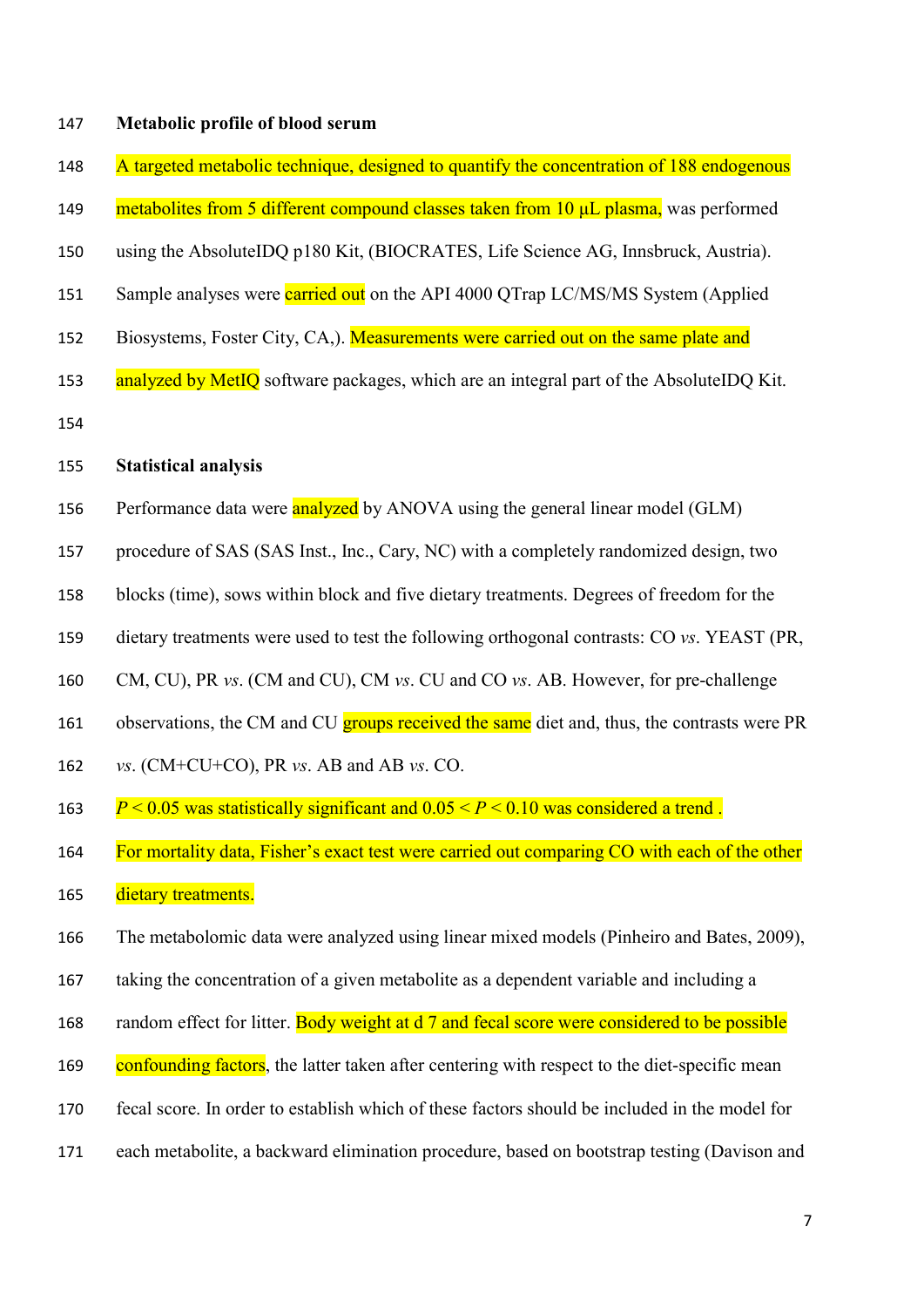| 172 | Hinkley, 1997) was carried out on the corresponding linear mixed model. The analysis was          |
|-----|---------------------------------------------------------------------------------------------------|
| 173 | focussed on diets AB, CO, CM and PR, and examined the following contrasts: AB vs. CO,             |
| 174 | $CM$ + PR <i>vs</i> . CO and CM <i>vs</i> . PR. For each null hypothesis, a Leave-One-Out (LOO)   |
| 175 | procedure was implemented (Hastie et al., 2009) in order to account for the possible              |
| 176 | presence of influential observations (Cook and Weisberg, 1982). The applied procedure             |
| 177 | consisted of testing the given null hypothesis on 38 different datasets, each one obtained        |
| 178 | after excluding one animal at a time; finally, the rejection of the null hypothesis was deemed    |
| 179 | to be "most stable" when it occurred on each one of the 38 different LOO datasets.                |
| 180 |                                                                                                   |
| 181 | <b>Results</b>                                                                                    |
| 182 | <b>Growth performances</b>                                                                        |
| 183 | No difference in growth performance was observed among the experimental groups. The               |
|     |                                                                                                   |
| 184 | average daily gain (ADG) was 72.0, 71.0, 63.4, 86.1 and 95.2 g (SEM = 17.4), from d 0 to d        |
| 185 | 7 (before the challenge), and 197, 188, 210, 204 and 202 g (SEM = 73.2), from d 7 to d 21,        |
| 186 | for groups CO, AB, PR, CM and CU, respectively.                                                   |
| 187 |                                                                                                   |
| 188 | Severity of diarrhea and mortality                                                                |
| 189 | The <i>in vitro</i> tests confirmed the presence of specific receptors for ETEC on the intestinal |
| 190 | villi of all pigs.                                                                                |
| 191 | Table 2 lists the number of pig deaths during the trial for each group. Mortality in the          |
| 192 | CO group was significantly higher than in the AB group $(P < 0.01)$ and a trend of reduction      |
| 193 | was seen also for PR ( $P = 0.089$ ). Figure 1 shows the time course of pig survival during the   |
| 194 | trial. Twenty-four hours after infection $(d 8)$ , the first pig died in the CO group; in the PR  |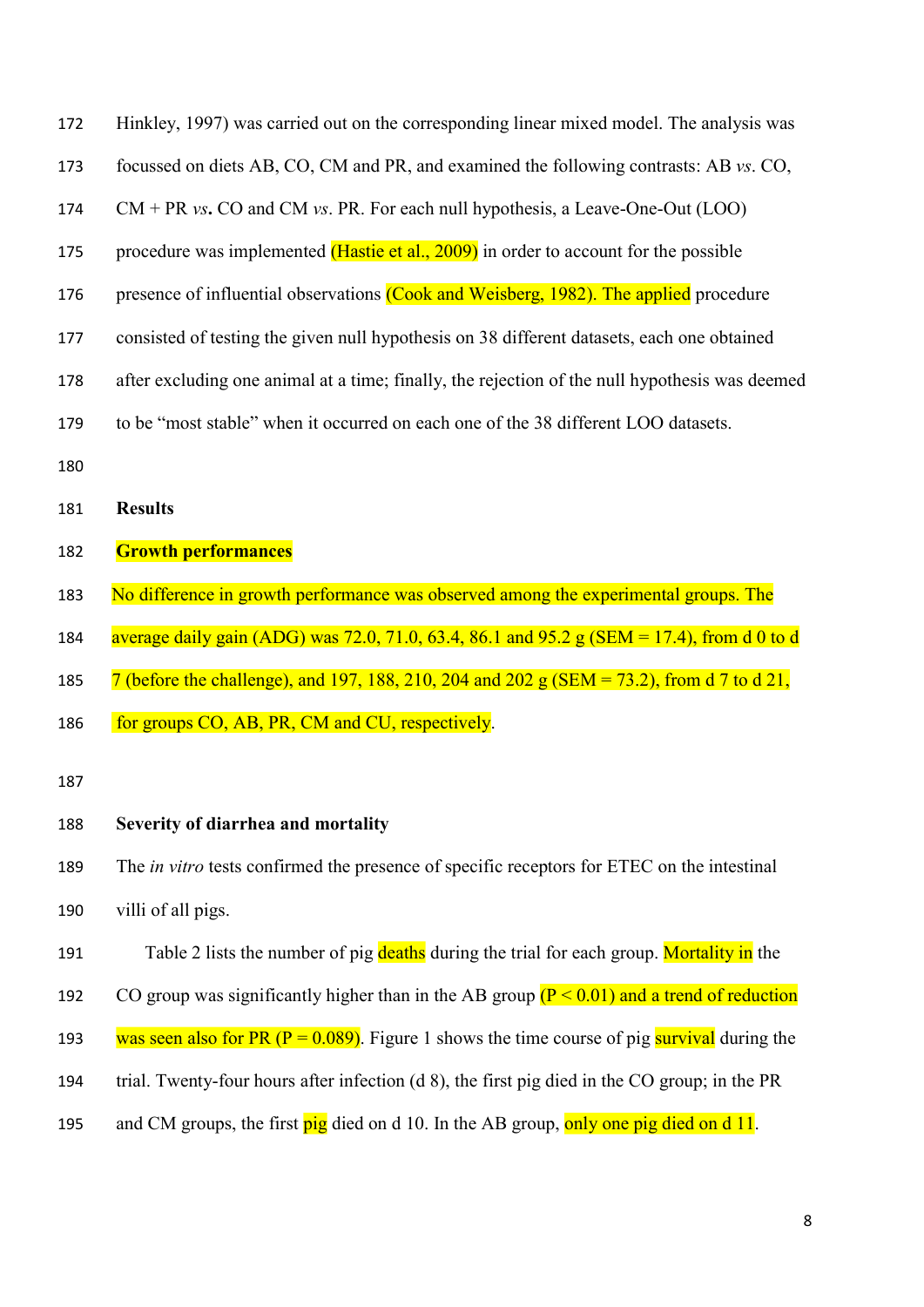- 196 Finally, in the CU group, even if the pigs started to die on d 10 as in the other yeast-treated 197 groups, the survival curve decreased faster than in the PR and CM groups.
- 198

199 Fecal scores

- 200 Table 3 shows the effect of the dietary supplementation with live yeast on the fecal scores of
- 201 weaned pigs challenged with ETEC at different times and doses. Before the challenge, the
- 202 maximum fecal score was 2.4, indicating that no diarrhea occurred and no differences
- 203 emerged among the groups. From 12 h to 144 h after infection, the CO group showed a
- 204 higher fecal score than the AB group (from  $P = 0.01$  to  $P \le 0.001$ ). Conversely, the
- 205 administration of yeast significantly reduced the fecal score as compared with the CO diet
- 206 12 h and 48 h after infection ( $P = 0.04$  and  $P = 0.04$ , respectively), and a tendency to reduce
- 207 this parameter against the same groups was seen 24 h post-challenge ( $P = 0.08$ ). Moreover,
- 208 during the entire **period of** observation, no significant differences were **observed** among the
- 209 groups supplied with live yeast, even if 96 h after the infection, the PR group tended to
- 210 reduce the fecal score as compared with the CM and CU groups ( $P = 0.08$ ).
- 211

### 212 Immune response and Escherichia coli F4ac shedding in feces

213 Table 4 shows the data related to the IgA concentration in the blood serum and  $\frac{1}{10}$  the fecal

214 excretion of ETEC. The total IgA never differed among the experimental groups at any of

- 215 the time points considered. Moreover, before the challenge, no difference was observed in
- 216 ETEC-specific IgA concentration among the experimental groups. At d 12, the ETEC-
- 217 specific IgA concentration was lower in the AB group than in the CO group ( $P = 0.04$ ), and
- 218 the administration of live yeast tended to reduce the specific IgA concentration as compared
- 219 with the CO group  $(P = 0.10)$ .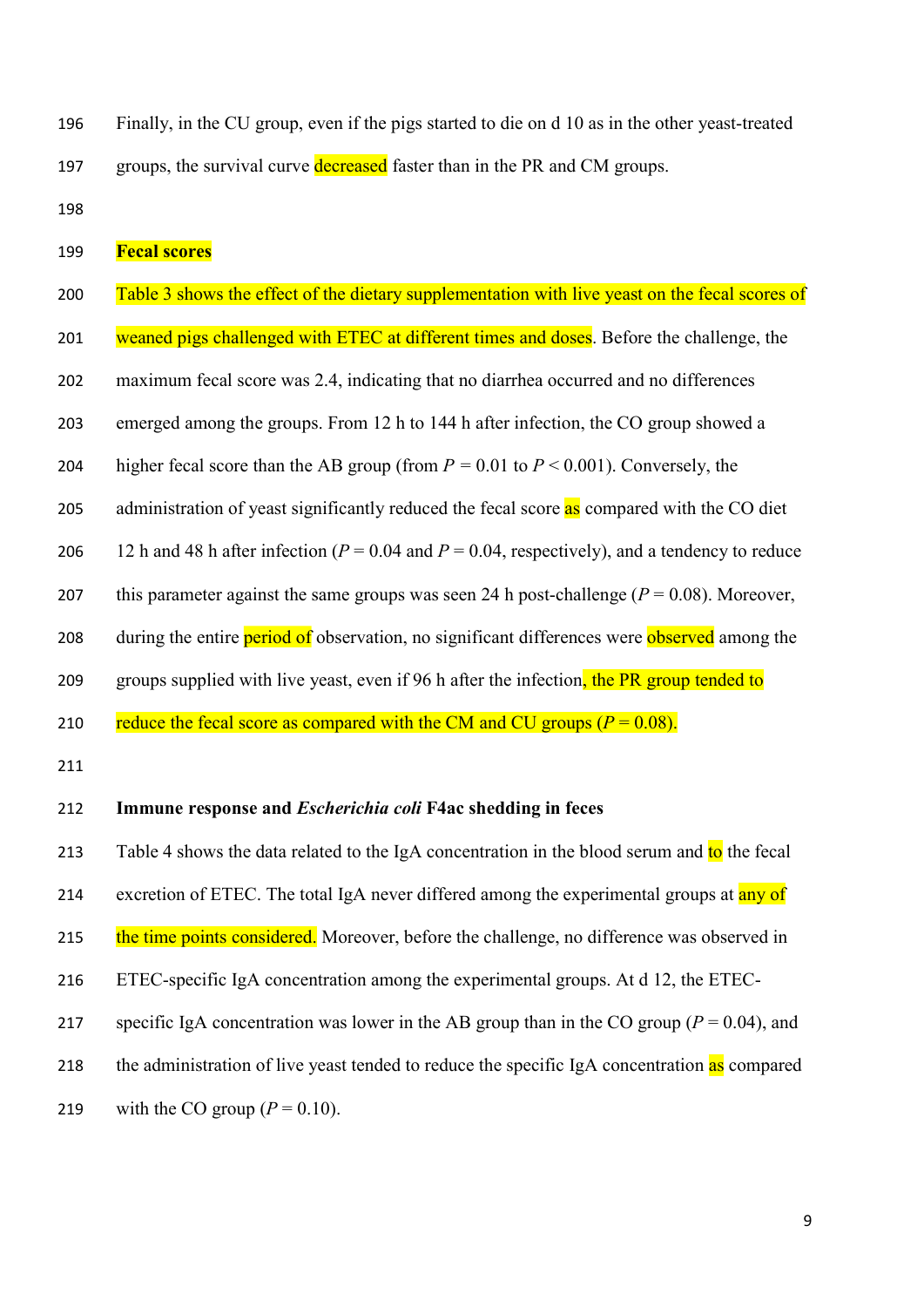220 On d 7 (before the challenge), no pigs were found to be positive for fecal excretion of ETEC

221 while, four days after infection, the subjects fed with live yeast excreted less ETEC as

222 compared with the CO group ( $P = 0.05$ ). No other significant differences among the groups

223 were observed.

224

# 225 Blood metabolic profile

226 The differences **between** the most stable metabolites (i.e. the metabolites for which a given 227 null hypothesis was rejected in all 38 LOO datasets) in the blood serum 24 h after infection 228 with ETEC in weaned pigs are shown in Table 5. Compared with the antibiotic-treated pigs, 229 in the CO group, there were increased concentrations of Dodecenoyl-L-carnitine (C12:1) ( $P$ 230  $\leq$  0.01), Glutaryl-L-carnitine/Hydroxyhexanoyl-L-carnitine (C5DC (C6-OH)) ( $P = 0.02$ ), 231 Phosphatidylcholine diacyl C 40:1, phosphatidylcholine diacyl C 40:6 (PC aa C40:1 and 232 PC aa C40:6 (C 40 stands for total carbon numbers of the couples of acyls, and :1 and :6 233 for total double bond numbers)  $(P = 0.01$  and  $P \le 0.01$ , respectively). Moreover, the 234 concentration of the alpha-amino adipic acid (alpha-AAA) was also higher in the CO group 235 than in the AB group ( $P < 0.01$ ), but this difference was affected by the fecal score factor. 236 In CM+PR *vs.* CO, the fecal score was responsible for the decreasing concentration of 237 Sphingomyelin-Ceramide (SM\_C18:0) ( $P = 0.02$ ) in the yeast-treated pigs. On the other 238 hand, the **y**east treatments increased the concentration of Decadienyl-L-carnitine (C10:2) ( $P$ 239  $= 0.02$ ). However, when compared with the PR group, the CM group exhibited an increased 240 concentration of C10:2  $(P < 0.01)$ . 241

## 242 Discussion

243 This study evaluated the protective effect of three different patterns of *S. cerevisiae* CNCM

244 I-4407 supplementation in the feed of sensitive ETEC-challenged piglets: the preventive, the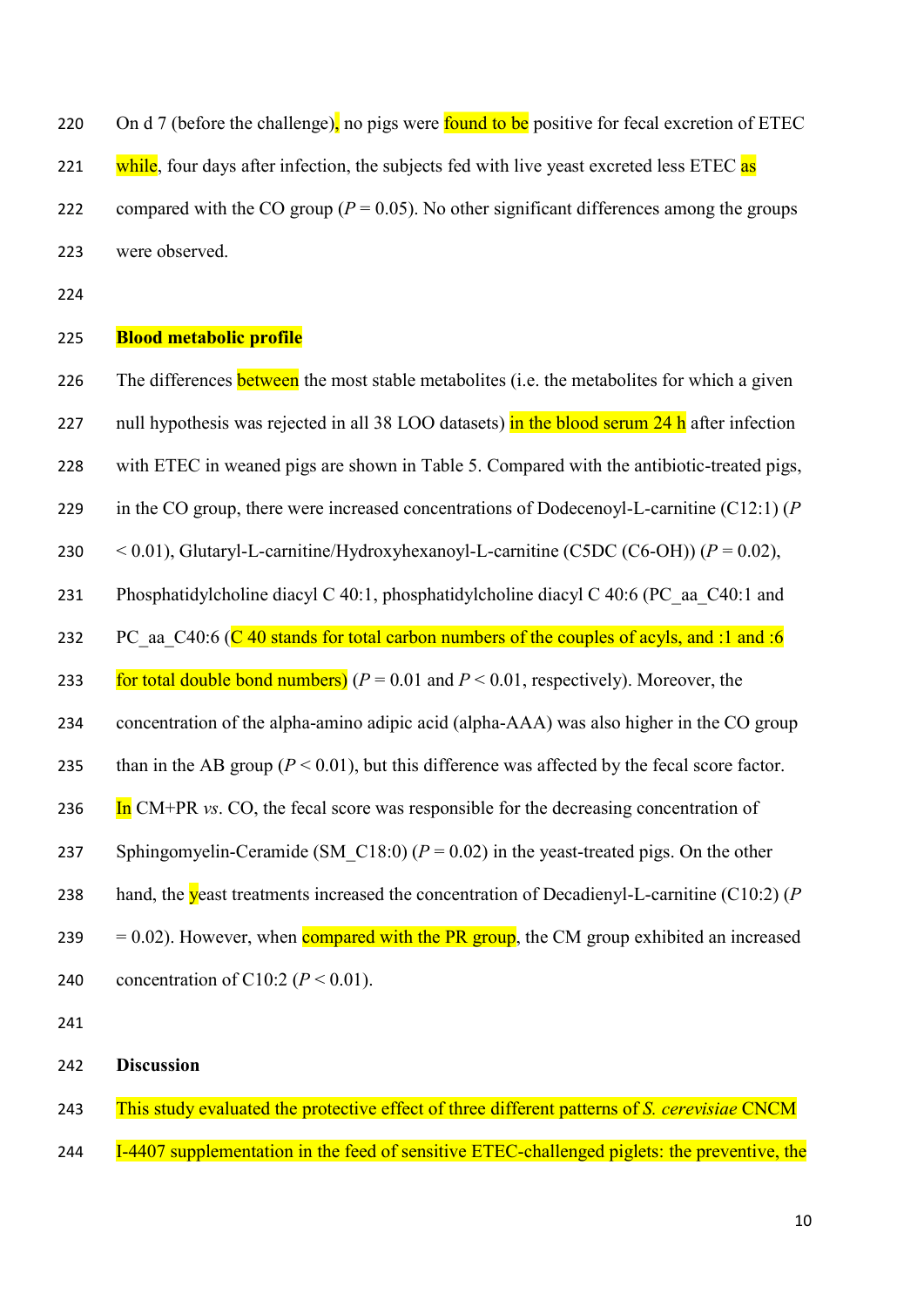245 competitive and the curative; a group treated with the antibiotic colistin, frequently used

246 against Gram-negative enterobacteria, was also included as a positive reference.

247 Due to experimental design, the absence of differences for growth parameters is not

- 248 surprising. An experiment on a larger scale is necessary to evaluate growth performance
- 249 differences in susceptible challenged pigs fed live yeast.

250 However, in experimental challenge trials with ETEC, health parameters provided relevant

- 251 indications regarding the entire effect of testing feeding practices; of these, mortality was an
- 252 important parameter to be evaluated (Fairbrother et al., 2005). Moreover, a proper
- 253 evaluation of the sensitivity of the animals used in the trials is a prerequisite for avoiding
- 254 false negative responses. In the present study, specific receptors for ETEC on the intestinal

255 villi were present in all the piglets, strengthening the relevancy of the experimental results.

256 Furthermore, the ETEC strain used to infect the piglets was proven to be sensitive to the

257 antibiotic used here as a positive control. The low mortality rate of the pigs, the low

- 258 concentration of specific IgA against ETEC in the blood serum and the lowest diarrhea
- 259 score compared with the CO group confirm the effectiveness of the antibiotic. Only one pig

260 in the AB group died as a result of diarrhea immediately after weaning as a consequence of

261 the reduction in feed intake and the subsequent reduction in antibiotic ingestion. Between

262 the three feeding strategies studied in the trial supplying *S. cerevisiae* CNCM I-4407 in the

263 feed, the preventive method was the classic method of supplying probiotics to livestock feed

264 in order to protect animals against the risk of pathogenic infection. In the literature, there is

265 evidence of the preventive effect of  $\overline{S}$ , cerevisiae spp. supplied in weaned pigs challenged

- 266 with lipopolysaccharide (LPS) from  $\vec{E}$ , coli (Collier et al., 2011) in order to reduce the
- 267 inflammatory response and mortality in pigs. Moreover, a protective effect of S. cerevisiae
- 268 on porcine epithelial cell lines reducing the increased expression of genes related to
- 269 inflammation upon ETEC stimulation was observed (Badia et al., 2012). Furthermore, a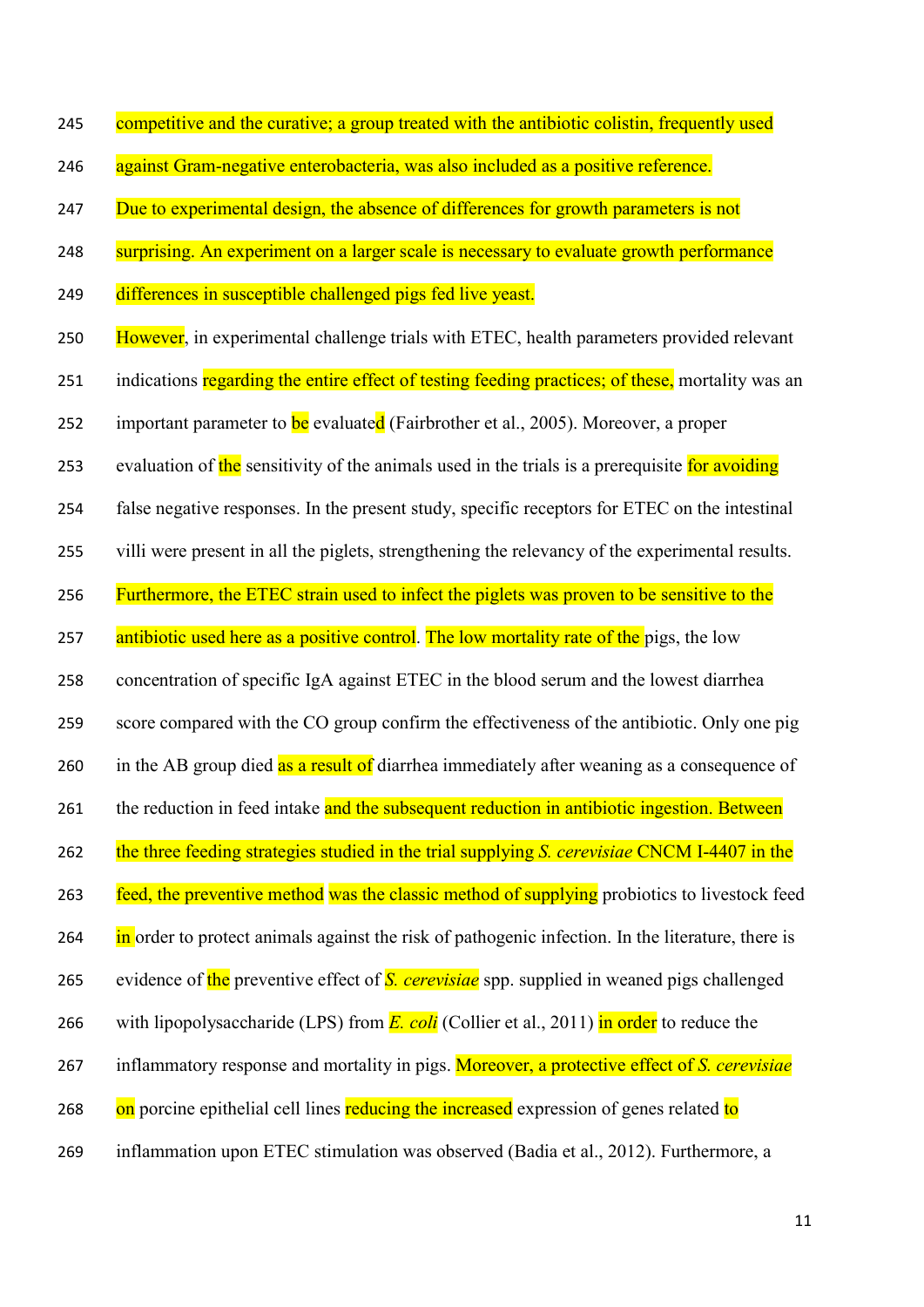270 continuous supply of S. cerevisiae CNCM I-4407 to the sows from late gestation and to the 271 piglets, before and after weaning, reduced the severity and duration of diarrhea upon ETEC 272 challenge (Trckova et al., 2014).

273 In the present trial, 70% of untreated piglets died after infection with ETEC while S.

274 cerevisiae CNCM I-4407 halved pig mortality when administered in a preventive way.

275 Similarly, Collier et al. (2011) reported that S. cerevisiae var. boulardii reduced the

276 mortality of LPS-challenged pigs by 20%. Furthermore, an examination of the time course

277 of pig survival reveals that, when yeast is supplied after weaning, a reduction in diarrhea

278 severity is associated with delayed mortality. From a practical point of view, this fact

279 implies a delay in the appearance of pig cachexia, and more time for eventual therapeutic

280 intervention. The protective effect in the PR group could also be ascribed to the ability of S.

281 cerevisiae CNCM I-4407 to modulate the immune response in the gut mucosa, as reported

282 by *in vitro* tests (Zanello et al., 2011a,b).

283 Currently, precision feeding is a new targeted technique for modern livestock production in 284 order to reduce the environmental footprint and improve growth efficiency; feed additives 285 should also be utilized in a similar manner, to be supplied ideally only when it is necessary. 286 For this reason, the competitive and curative uses of a probiotic product in piglet feeding 287 were tested. To our knowledge, this is the first trial aimed at studying pigs exposed to an 288 ETEC challenge and the ability of S. cerevisiae CNCM I-4407 to compete with the

289 pathogen. Furthermore, focusing on the potential therapeutic properties of S. cerevisiae

290 CNCM I-4407 when diarrhea was already present was really challenging and innovative.

291 The *S. cerevisiae* CNCM I-4407 used in the diet of the present trials was lyophilized. The

292 pig survival curve of the CM group, which shows an effect comparable to that of the PR

293 group, may be explained by the sudden activation of the yeasts in the gastrointestinal tract

294 (GIT). There is evidence of the capability of S, *cerevisiae* to produce ethanol along the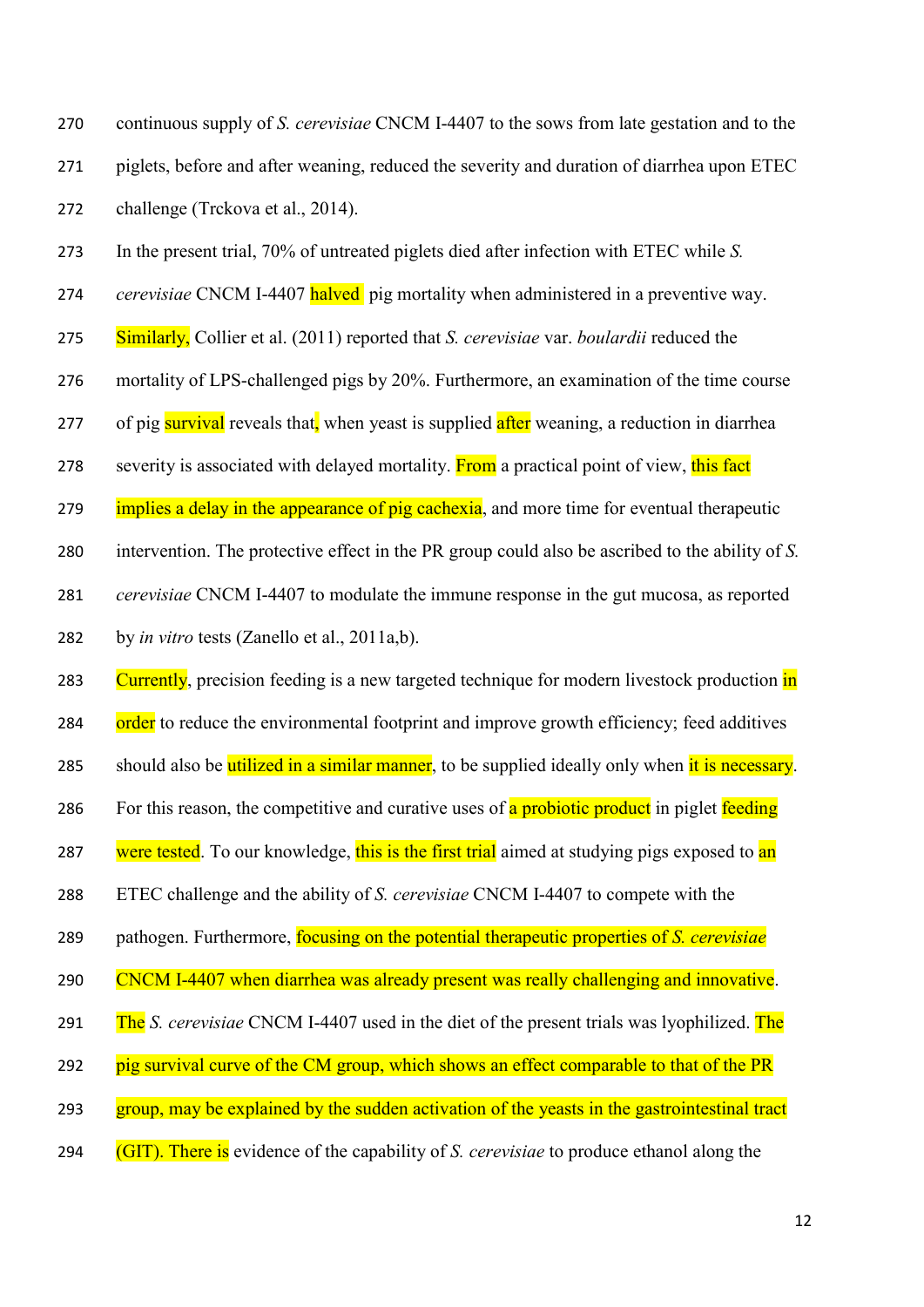295 intestinal tract, fermenting the sugar derived from the digestive process or provided by the 296 diet (Etienne-Mesmin et al., 2011). The ethanol concentration in the gut was not quantified 297 in this study. However, on the basis of the data of Bode et al. (1984), *S. cerevisiae* CNCM I-298 4407 should be able to produce ethanol in the stomach by means of the fermentation of the 299 sugar provided by the milk-derived product supplied with the feed formula. This, in turn, 300 could have reduced the quantity of viable ETEC available to adhere to the intestinal 301 receptors and/or the gut sensitivity to the bacterial toxins, as demonstrated in macrophages 302 *in vitro or in the liver of mice challenged with E. coli lipopolysaccharide (Nishiyama et al.,* 303 2002). Moreover, the continuous supply of live yeast for an additional four days in the CM 304 group may have been responsible for containing the inflammation of the intestinal mucosa, 305 thereby reducing the consequences of the ETEC challenge (Zanello et al., 2011b). 306 Other studies in the scientific literature targeted to human gut health and therapy against 307 diarrhea suggest a curative approach using probiotics. In clinical trials on children, 308 Lactobacillus rhamnosus GG seems to shorten the duration of acute diarrhea (Shornikova et 309 al., 1997; Guandalini et al., 2000). On the other hand, Saccharomyces spp. are considered to 310 be broad-spectrum probiotics because they are not commonly found on or adherent to the 311 mucosa of the GIT in mammals (Blehaut et al., 1989). Thus, an interspecific effect is 312 conceivable, as suggested by the positive results obtained with the same yeast strain in 313 human and animal models (McFarland, 2010; Kurugöl and Koturoğlu, 2005). Our 314 therapeutic dose of S. cerevisiae CNCM I-4407 was one shot, four times more concentrated 315 than the dose used in the PR and CM groups, but the resulting health data did not show any 316 reduction in the detrimental effects of ETEC infection. This suggests that, when ETEC has 317 already exerted its pathogenicity adhering to the mucosa and producing its toxins, yeast is 318 not capable of interfering with the pathogenic mechanisms of ETEC. This finding partially 319 disagrees with the meta-analyses of Szajewska et al. (2007) which indicated a moderate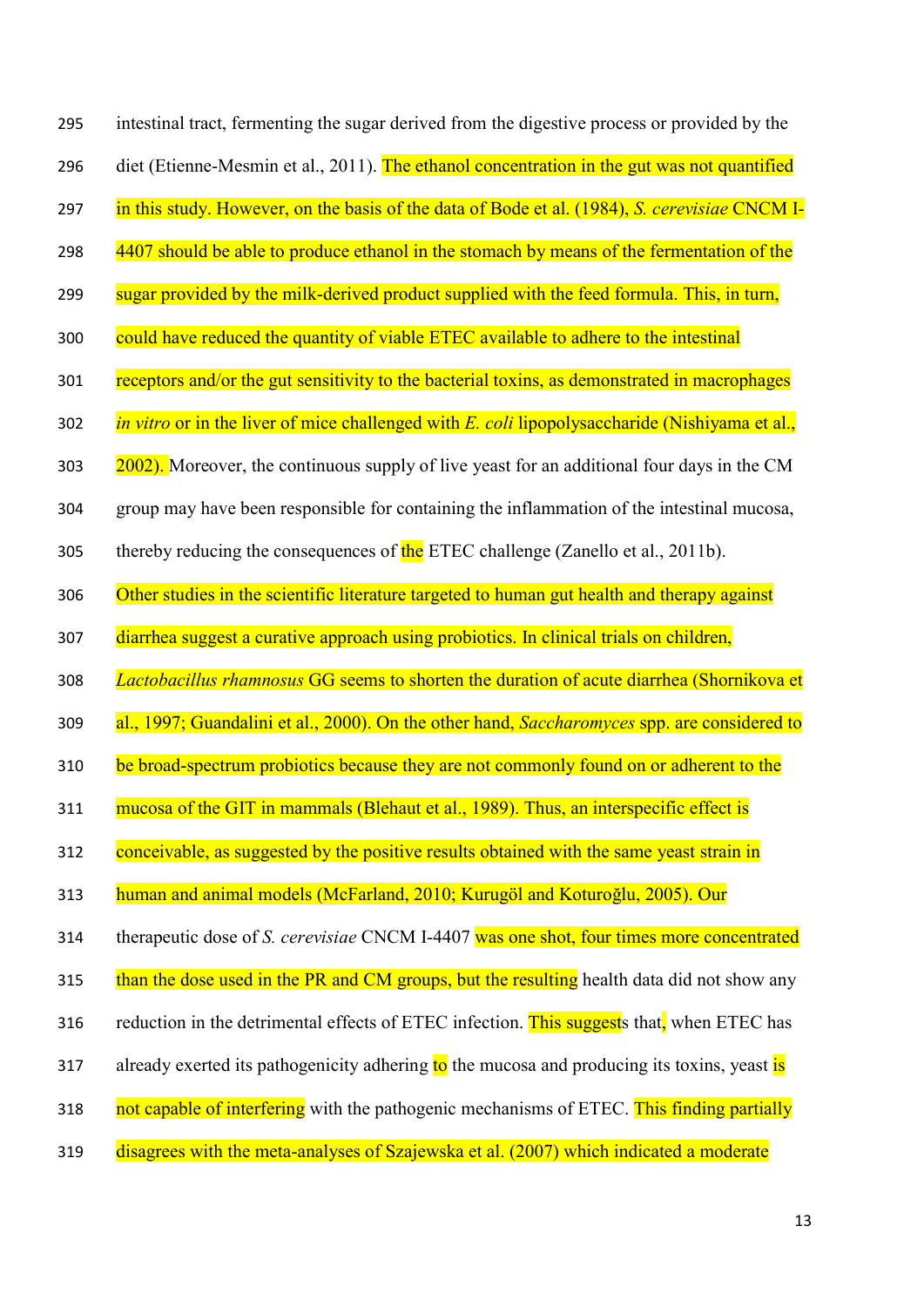| 320 | clinical benefit of S. cerevisiae boulardii therapy in infants and children with acute       |
|-----|----------------------------------------------------------------------------------------------|
| 321 | gastroenteritis, with a shortened duration of diarrhea; nevertheless, the same authors       |
| 322 | indicated some methodological limitations in the study. We observed only a slight delay in   |
| 323 | the time course of mortality in comparison to untreated animals; the number of dead piglets  |
| 324 | did not differ between the CU and CO groups. As a confirmation of the general effect of S.   |
| 325 | cerevisiae CNCM I-4407 against ETEC, there is a global lowering effect of the yeast          |
| 326 | treatments on the specific IgA against ETEC, even if the greatest effect was attributable to |
| 327 | the PR group. This fact could indirectly indicate the ability of the yeast to reduce the     |
| 328 | antigenic presence in the gut, reducing the antigen exposure and the specific immune         |
| 329 | response.                                                                                    |
| 330 | In the present study, the blood plasma metabolic profile was considered to support the       |
| 331 | clinical evidence and to reveal the metabolic effects resulting from the interaction among   |
| 332 | ETEC, yeast and the host. In pigs, abrupt modifications in the microbial population in the   |
| 333 | GIT can occur after weaning with a negative impact on the mucosal homeostasis and            |
| 334 | consequently on the blood metabolic profile (Wikoff et al., 2009; Campbell et al., 2013). In |
| 335 | this study, a sudden impact of ETEC infection was observed on some bioactive metabolites     |
| 336 | involved in cell signals and in the activation of immune pathways. In the CO group, two      |
| 337 | phosphatidylcholine diacyls (C40:1, and C40:6) and 2-Aminoadipic acid were                   |
| 338 | upregulated. Phosphatidylcholine is by far the most abundant phospholipid component in       |
| 339 | plasma and is largely found in diacylated form (Flögel etal., 2013). Lipopolysaccharide, a   |
| 340 | bioactive component of the cell wall of gram-negative bacteria, stimulates                   |
| 341 | phosphatidylcholine breakdown in macrophages (Grove et al., 1990). T cells, by means of      |
| 342 | acyltransferases, and phospholipases, manipulate phospholipid composition upon               |
| 343 | stimulation (Robichaud et al., 2013). No specific reference to the two diacyl compounds      |
| 344 | which were affected herein is reported; however, due to the time proximity to the ETEC       |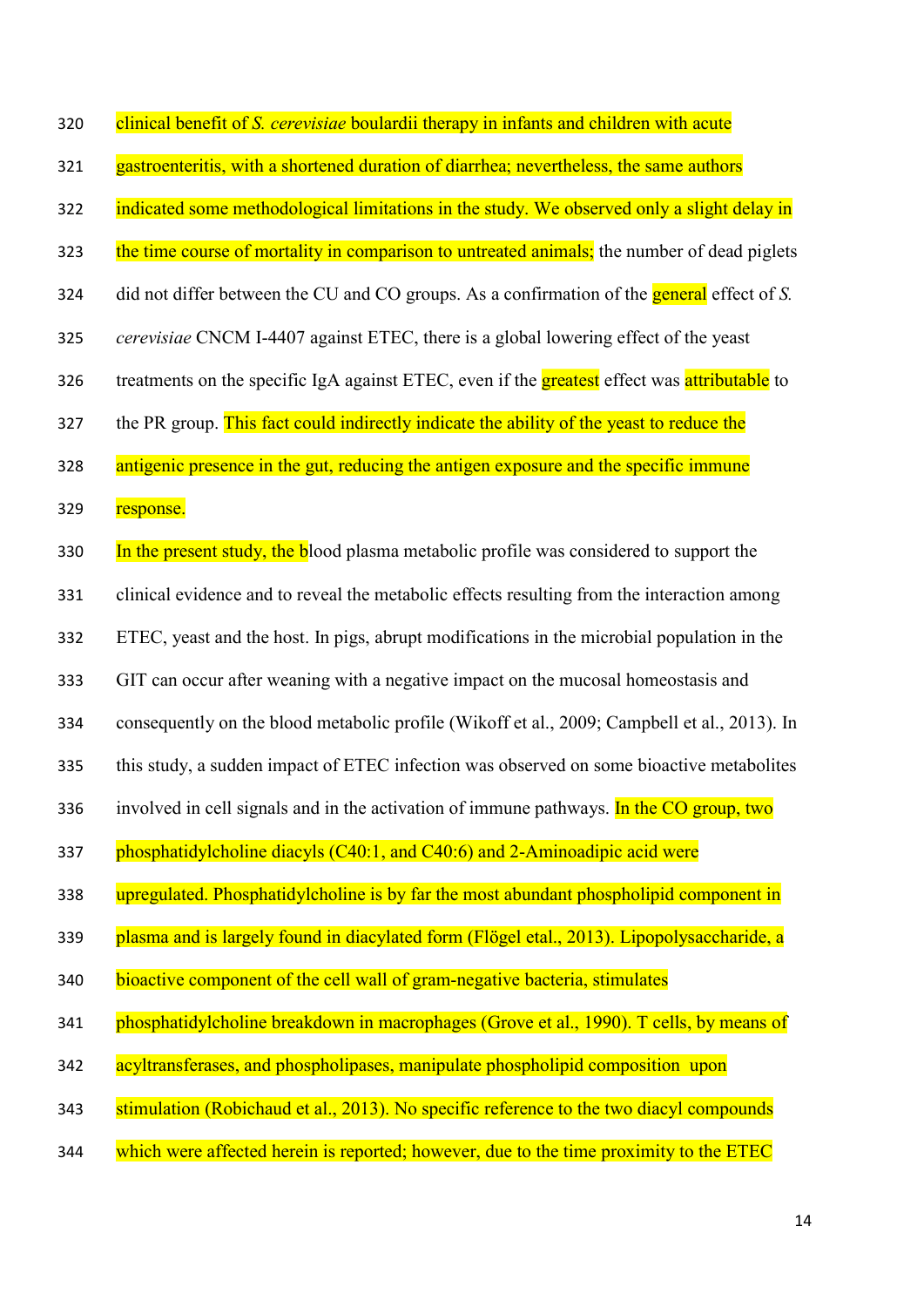| 345 | challenge, it can be hypothesized that this was related to the metabolic action of ETEC on       |
|-----|--------------------------------------------------------------------------------------------------|
| 346 | inflammatory or immune cells, and that this action was reduced by the antibiotic. Alpha-         |
| 347 | AAA is a product of lysine degradation in tissues after oxidant stress (Sell et al., 2007) and   |
| 348 | the higher blood values in the CO group may agree with the clinical observations and             |
| 349 | indirectly indicate that ETEC infection stimulated the inflammatory pathways with                |
| 350 | additional oxidative stress. Moreover, in all the experimental groups except for the AB          |
| 351 | group, the carnitine metabolism was affected by an increase in the concentration of medium-      |
| 352 | chain acylcarnitine compounds in the blood plasma. This finding agrees with the results of       |
| 353 | Bene et al. (2006) regarding the increase in the level of decadienyl-L-carnitine in patients     |
| 354 | affected by an acute inflammation of the hindgut. Moreover, increases in the acylcarnitine       |
| 355 | compounds in the CO and CM groups, supported by evidence of their involvement in the             |
| 356 | activation of the pro-inflammatory signaling pathways (Rutkowsky et al., 2014), indicated        |
|     |                                                                                                  |
| 357 | the low protection rate against ETEC in these groups. Conversely, ceramide, a sphingolipid       |
| 358 | involved in the regulation of cell growth, survival, immune cell trafficking and epithelial      |
| 359 | integrity, which plays a key role in inflammation (Maceyka and Spiegel, 2014), was               |
| 360 | downregulated in the PR and CM groups as compared with animals fed the control diet.             |
| 361 | These findings, particularly in the CM group, indicate regulation between pro- and anti-         |
| 362 | inflammatory signals which helps to explain the survival curve when pigs are fed S.              |
| 363 | cerevisiae CNCM I-4407 in a competitive way.                                                     |
| 364 | In summary, our results demonstrated the effectiveness of S. cerevisiae CNCM I-4407 in           |
| 365 | delaying cachexia in ETEC-susceptible piglets, providing a window for therapeutic                |
| 366 | intervention. Moreover, preliminary evidence was provided regarding new perspectives for         |
| 367 | the use of live yeast in livestock to reduce the use of antibiotics. Unfortunately, our evidence |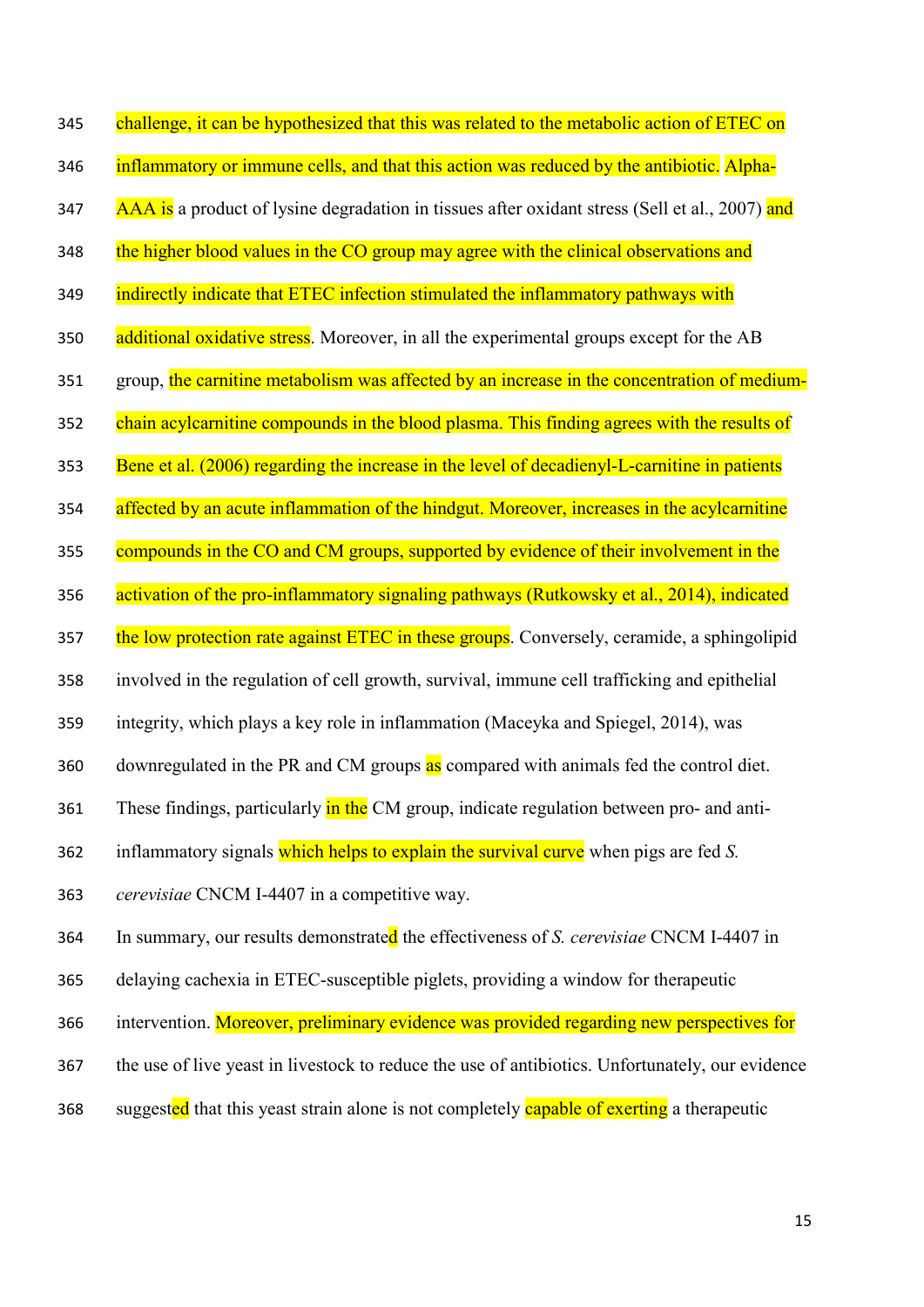- 369 action when ETEC has already adhered to its specific receptors but it is, however, effective 370 as preventive treatment.
- 
- Literature cited
- Armstrong, D., T.W. Bennedsgaard, L. Boyle, D. Burch, B. Debski, J. Dewulf, and R.
- Wregor. 2014. EIP-AGRI Focus Group-Reducing antibiotic use in pig farming: Final Report. European Commission, Brussels, Belgium.
- Badia, R., G. Zanello, C. Chevaleyre, R. Lizardo, F. Meurens, P. Martínez, J. Brufau, and H.
- Salmon, 2012. Effect of Saccharomyces cerevisiae var. Boulardii and b-galactomannan
- oligosaccharide on porcine intestinal epithelial and dendritic cells challenged in vitro
- with Escherichia coli F4 (K88). Vet. Microbiol. 43:4–15.
- Bene, J., K. Komlósi, V. Havasi, G. Talián, B. Gasztonyi, K. Horváth, G. Mózsik, B.
- Hunyady, B. Melegh, and M. Figler. 2006. Changes of plasma fasting carnitine ester
- 382 profi le in patients with ulcerative colitis. World. J. **Gastroenterol**. 12:110–113.
- Bode, J. C., S. Rust, and C. Bode. 1984. The effect of cimetidine treatment on ethanol
- 384 formation in the human stomach. Scand. J. Gastroenterol. 19:853–856.
- Bosi, P., L. Casini, A. Finamore, C. Gremokolini, G. Merialdi, P. Trevisi, F. Nobili, and E.
- Mengheri E. 2004. Spray-dried plasma improves growth performance and reduces
- inflammatory status of weaned pigs challenged with enterotoxigenic Escherichia coli K88. J. Anim. Sci. 52: 1764–1772.
- Blehaut, H., J. Massot, G. W. Elmer, and R. H. Levy. 1989. Disposition kinetics of
- Saccharomyces boulardii in man and rat. Biopharm. Drug. Dispos. 10:353–64.
- Campbell, J. M., J. D. Crenshaw, and J. Polo. 2013. The biological stress of early weaned
- 392 piglets. J. Anim. Sci. Biotechnol. 4:19.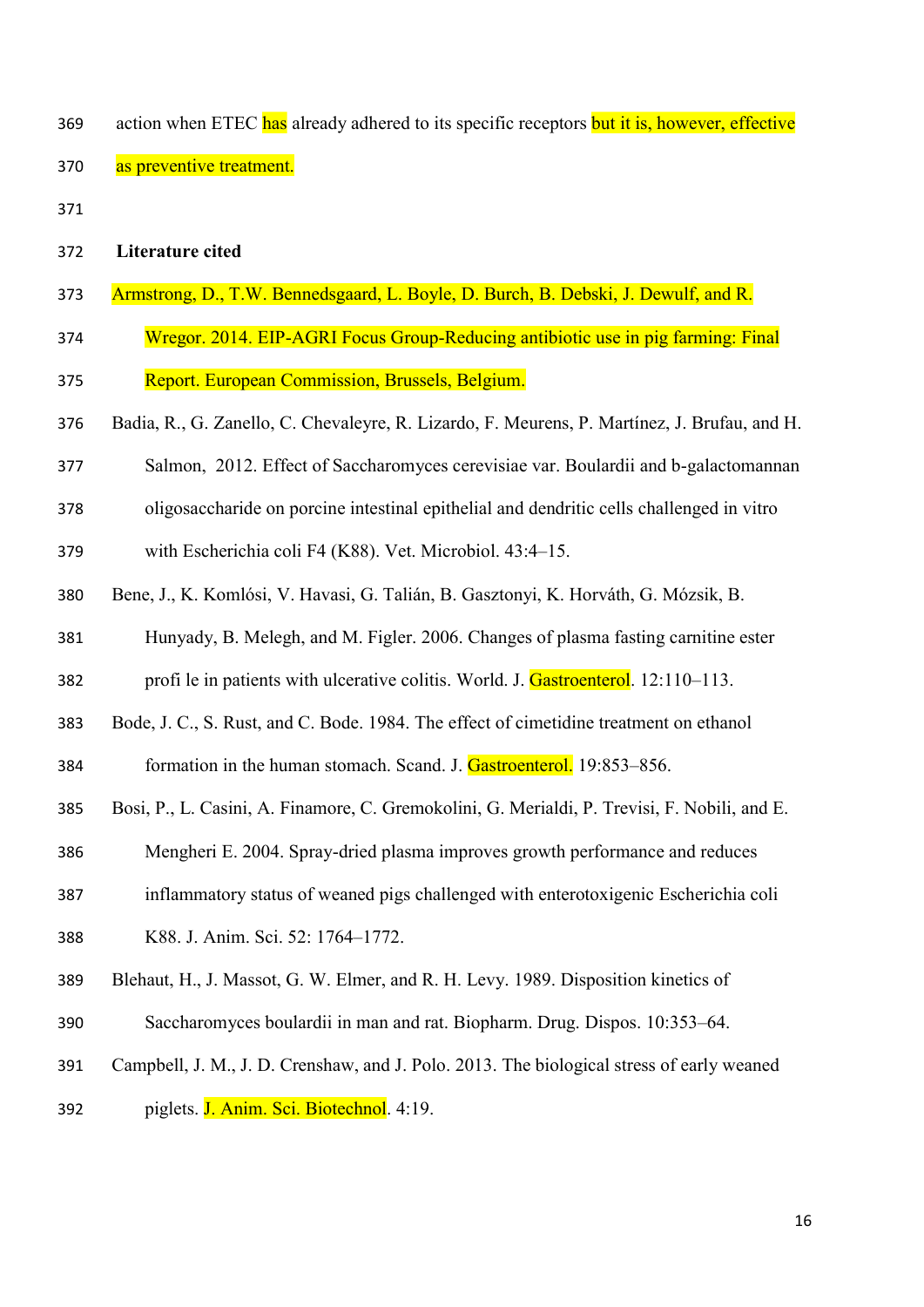- Collier, C. T., J. A.Carroll, M. A. Ballou, J. D. Starkey, and J. C. Sparks. 2011. Oral
- administration of Saccharomyces cerevisiae boulardii reduces mortality associated with
- immune and cortisol responses to Escherichia coli endotoxin in pigs. J. Anim. Sci.
- 89:52–58.
- Cook, R.D, W. Sanford. 1982. Residuals and Influence in Regression. Chapman and Hall. Press, New York, NY.
- Davison, A. C., and D. V. Hinkley. 1997. Bootstrap methods and their application. Cambridge University Press, New York, NY.
- Etienne-Mesmin, L., V. Livrelli, M. Privat, S. Denis, J-M. Cardot, M. Alric, and S.
- 402 Blanquet-Diot. 2011. Effect of a new probiotic Saccharomyces cerevisiae strain on
- 403 survival of *Escherichia coli* O157:H7 in a dynamic gastrointestinal model. Appl.
- Environ. Microb.77:1127–1131.
- Fairbrother, J. M., É. Nadeau, and C. L. Gyles. 2005. Escherichia coli in postweaning
- diarrhea in pigs: an update on bacterial types, pathogenesis, and prevention strategies.
- Anim. Health. Res. Rev. 6:17–39.
- Farthing, M., M. A. Salam, G. Lindberg, P. Dite, I. Khalif, E. Salazar-Lindo, B. S.
- Ramakrishna, K-L. Goh, A. Thomson, A. G. Khan, J. Krabshuis, and A. LeMair. 2013.
- 410 Acute diarrhea in adults and children: a global perspective WGO Global Guideline
- Acute Diarrhea. J. Clin. Gastroenterol. 47:12–20.
- Flögel A., N. Stefan, Z. Yu, K. Mühlenbruch, D. Drogan, H-G. Joost, A. Fritsche, H-U.
- Häring, M. H. de Angelis, A. Peters, M. Roden, C. Prehn, R. Wang-Sattler, T. Illig,
- M.B. Schulze, J. Adamski, H. Boeing and T. Pischon. 2013. Identification of serum
- metabolites associated with risk of type 2 diabetes using a targeted metabolomic
- **approach.** Diabetes. 62:639–648.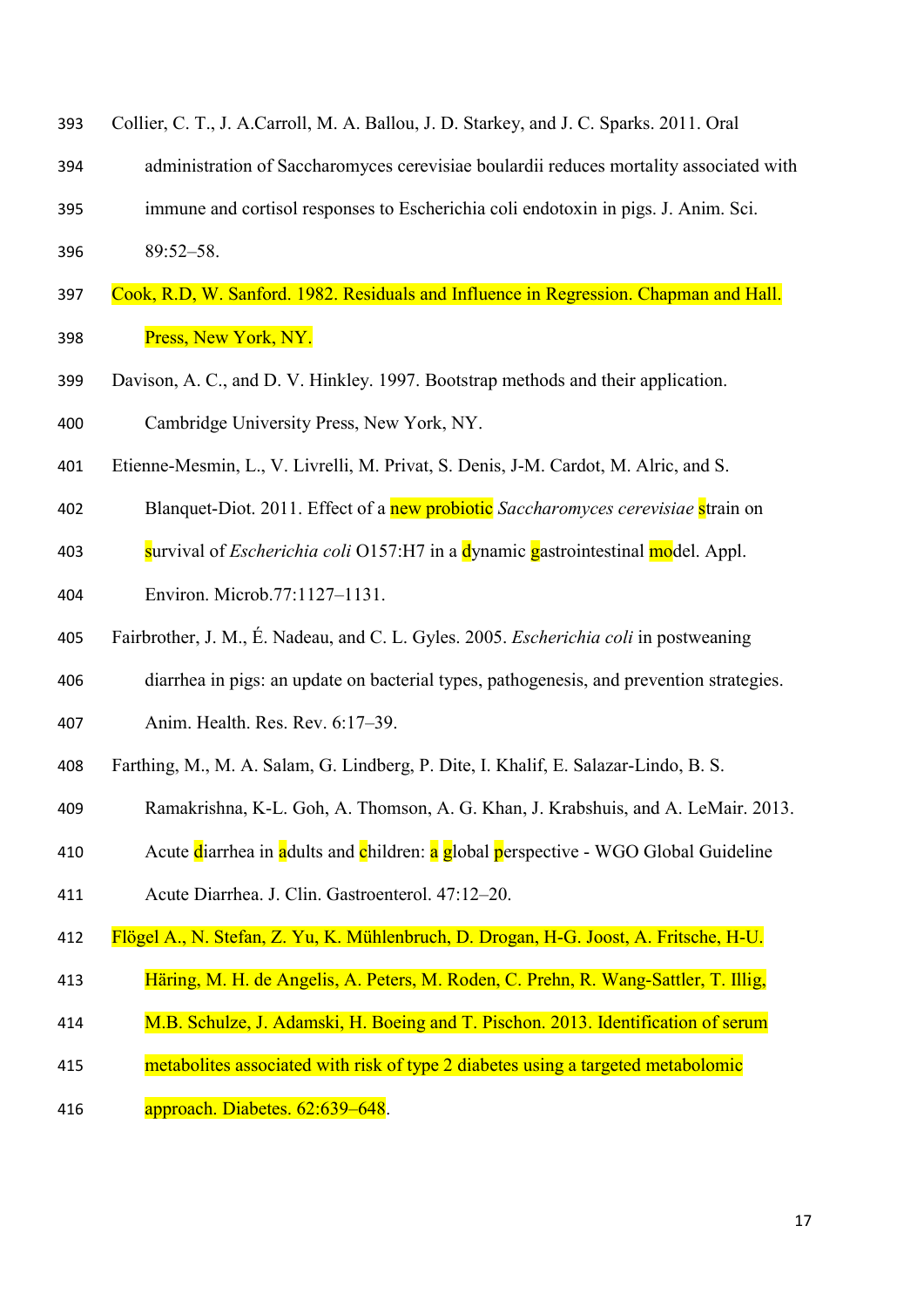- Grove, R.I., N.J. Allegretto, P.A. Kiener, and G.A. Warr. 1990. Lipopolysaccharide (LPS)
- alters phosphatidylcholine metabolism in elicited peritoneal macrophages. J. Leukocyte **Biol., 48:38-42.**
- Guandalini, S., L. Pensabene, M. A. Zikri, J. A. Dias, L. G. Casali, H. Hoekstra, S. Kolacek,
- K. Massar, D. Micetic-Turk, A. Papadopoulou, J. S. de Sousa, B. Sandhu, H.
- Szajewska, and Z. Weizman. 2000. Lactobacillus GG administered in oral rehydration
- solution to children with acute diarrhea: a multicenter European trial. J. Pediatr. Gastr. Nutr. 30:54–60.
- 425 Hastie, T., R. Tibshirani, J. Friedman. 2009. The elements of statistical learning. Data
- 426 mining, inference, and prediction.  $2<sup>nd</sup>$  Edition, Springer Science. Press, New York, NY.
- 427 Heo, J. M., F. O. Opapeju, J. R. Pluske, J. C.Kim, D. J. Hampson, and C. M. Nyachoti.
- 2013. Gastrointestinal health and function in weaned pigs: a review of feeding strategies
- to control post-weaning diarrhoea without using in-feed antimicrobial compounds. J.
- Anim. Physiol. Anim. Nutr. 97:207–237.
- Kurugöl, Z., and G. Koturoğlu. 2005. Effects of Saccharomyces boulardii in children with
- acute diarrhea. Acta Paediatr. 94: 44–47.
- Maceyka, M., and S. Spiegel. 2014. Sphingolipid metabolites in inflammatory disease.
- **Nature 510:58-67.**
- McFarland, L. V. 2010. Systematic review and meta-analysis of Saccharomyces boulardii in 436 adult patients. World J. Gastroenterol. 16:2202–2222.
- Martins, F., S. D. A. Elian, A. T. Vieira, F. C. P. Tiago, A. K. S. Martins, F .C. P. Silva, É.
- L. S. Souza, L. P. Sousa, H. R. C. Araújo, P. F. Pimenta, C. A. Bonjardimb, R. M. E.
- 439 Arantes, M. M. Teixeira, and J. R. Nicoli. 2011. Oral treatment with Saccharomyces
- cerevisiae strain UFMG 905 modulates immune responses and interferes with signal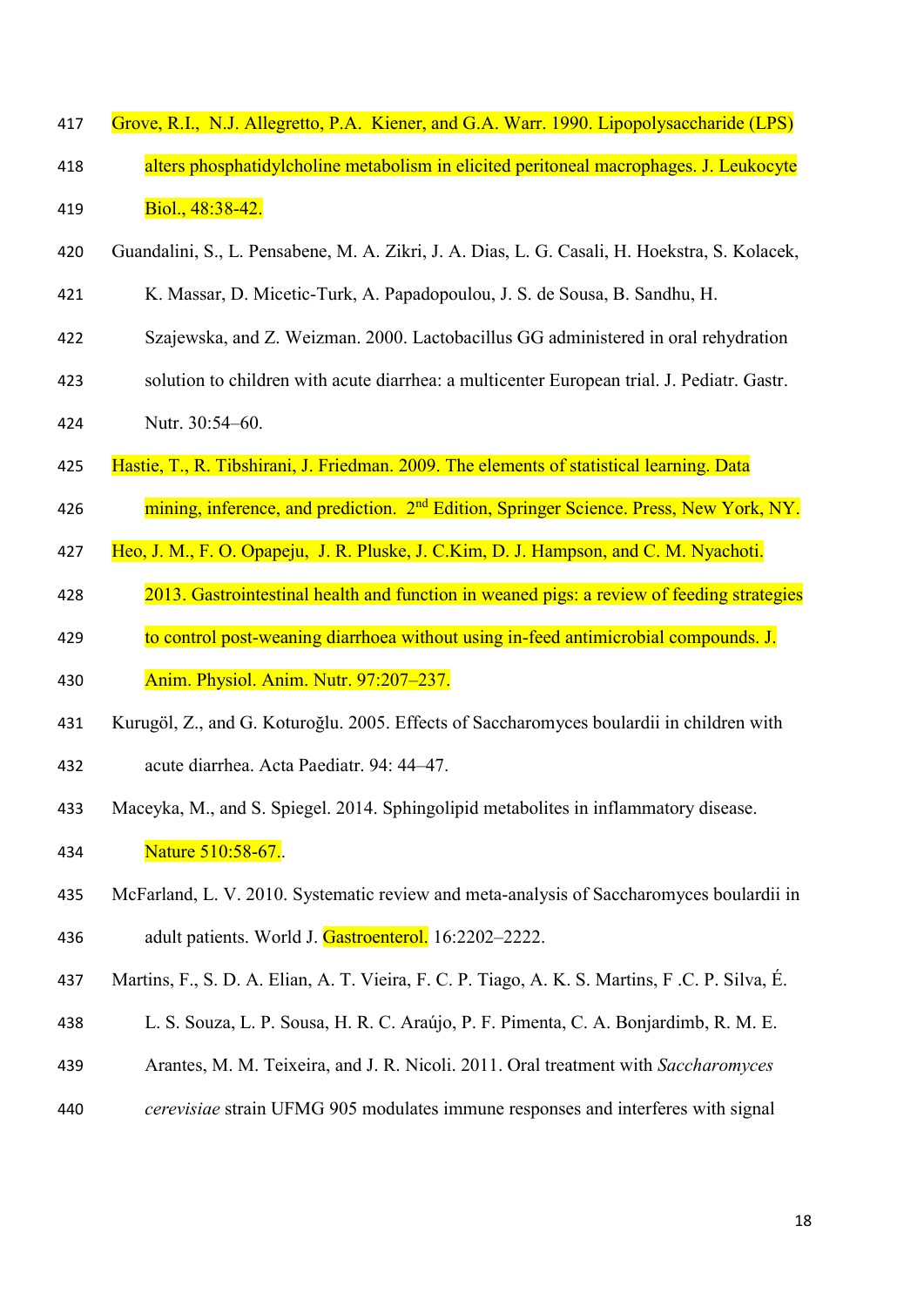- pathways involved in the activation of inflammation in a murine model of typhoid fever.
- Int. J. Med. Microbiol. 301:359–364.
- Nagy, B., and P. Z. Fekete. 2005. Enterotoxigenic Escherichia coli in veterinary medicine. Int. J. Med. Microbiol. 295:443–454.
- Nishiyama D., K. Ikejima, H. Honda, M. Hirose, Y. Takei, and N. Sato. 2002. Acute ethanol
- administration down-regulates toll-like receptor-4 in the murine liver. Hepatol. Res.

23:130–137.

- Pinheiro, J., and D. Bates. 2009. Mixed-Effects models in S and S-PLUS, Springer-Verlag,
- New York, NY.
- Robichaud, P.P., K. Boulay, J.É. Munganyiki and M.E. Surette. 2013. Fatty acid remodeling
- **in cellular glycerophospholipids following the activation of human T cells. J. Lipid Res.** 452 54:2665-2677.
- Rutkowsky, J. M., T. A. Knotts, K. D. Ono-Moore, C. S. McCoin, S. Huang, D. Schneider,

S. Singh, S. H. Adams, and D. H. Hwang. 2014. Acylcarnitines activate

- proinflammatory signaling pathways. Am. J. Physiol-Endoc. M. 306:E1378–E1387.
- Sell, D. R., C. M. Strauch, W. Shen, and W. M. Monnier. 2007. 2-Aminoadipic acid is a
- marker of protein carbonyl oxidation in the aging human skin: effects of diabetes, renal failure and sepsis. Biochem. J. 404:269–277.
- Sellwood, R., R. A. Gibbons, G. Jones, and J. M. Rutter. 1975.Adhesion of
- Enteropathogenic Escherichia coli to pig intestinal brush borders: the existence of two
- pig phenotypes. J. Med.Microbiol. 8:405–411.
- Shan, L-S., P. Hou, Z-J. Wang, F-R. Liu, N. Chen, L-H. Shu, H. Zhang, X-H. Han, X-X. Ca,
- Y-X. Shang, and Y. Vandenplas. 2013. Prevention and treatment of diarrhoea with
- Saccharomyces boulardii in children with acute lower respiratory tract infections. Benef.
- Microbes. 4:329–334.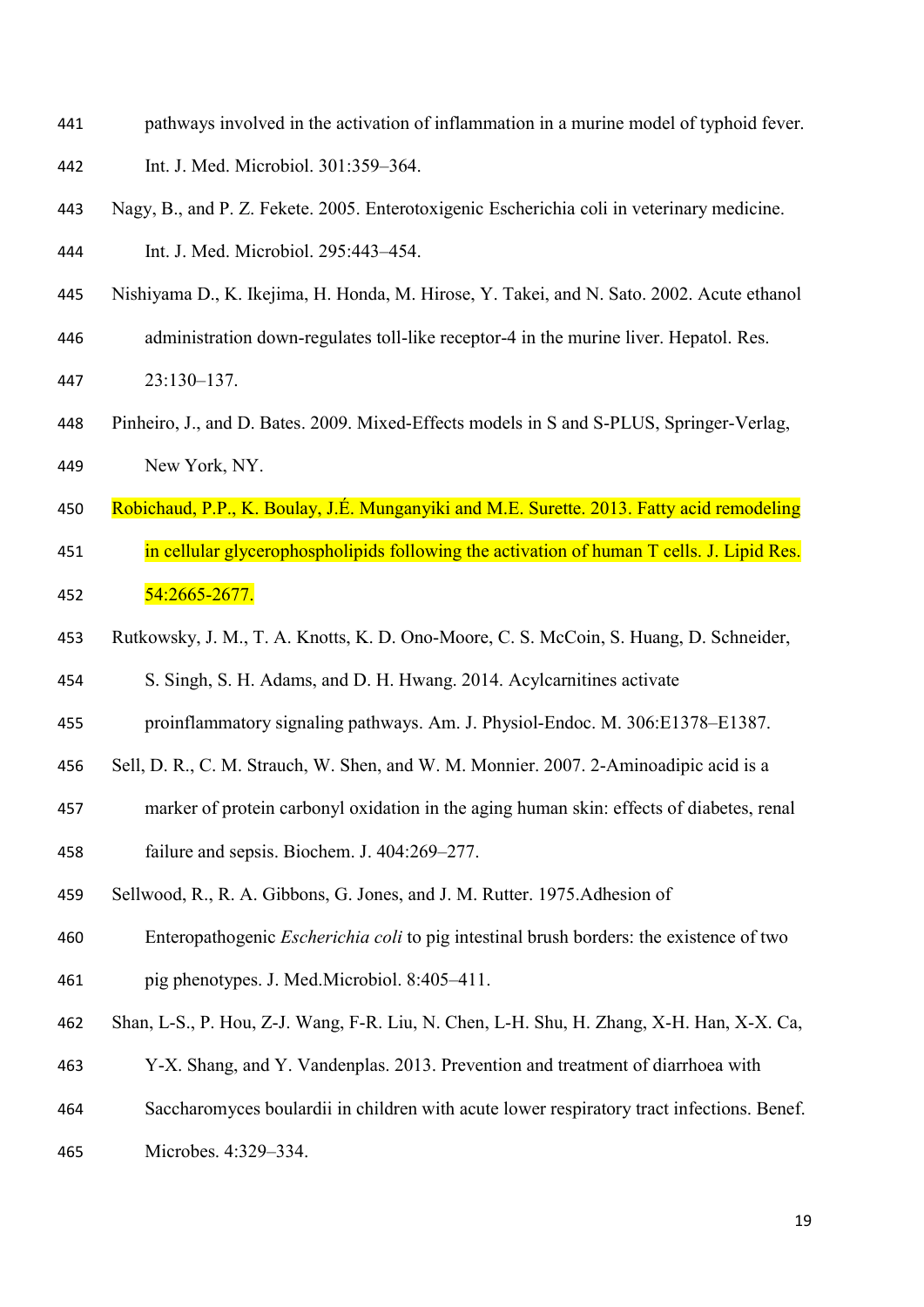- Shornikova, A., E. Isolauri, L. Burkanova, S. Lukovnikova, and T. Vesikari. 1997. A trial in
- Karelian republic of oral rehydration and Lactobacillus GG for treatment of acute
- diarrhea. Acta Paediatr. 86:460–465.
- Sugiharto, S., M. S. Hedemann, and C. Lauridsen. 2014. Plasma metabolomic profiles and
- 470 immune responses of piglets after weaning and challenge with E. coli. J. Anim. Sci.
- Biotechnol. 5:17.
- Szajewska, H., A. Skórka, and M. Dylag. 2007. Meta-analysis: Saccharomyces boulardii for treating acute diarrhoea in children. Aliment. Pharm. Therap. 25:257–264.
- Torrallardona, D., M.R. Conde, I. Badiola, J. Polo, and J. Brufau. 2003. Effect of fishmeal
- replacement with spray-dried animal plasma and colistin on intestinal structure,
- intestinal microbiology, and performance of weanling pigs challenged with Escherichia
- coli K99. J. Anim. Sci. 81:1220-1226.
- Trckova, M., M. Faldyna, P. Alexa, Z.S. Zajacova, E. Gopfert, D. Kumprechtova, E. Auclair,
- and R. D'Inca. 2014. The effects of live yeast Saccharomyces cerevisiae on postweaning
- diarrhea, immune response, and growth performance in weaned piglets. J. Anim. Sci.
- 92:767–774.
- Trevisi, P, D. Melchior, M. Mazzoni, L. Casini, S. De Filippi, L. Minieri, G. Lalatta-
- Costerbosa and P. Bosi. 2009. A tryptophan-enriched diet improves feed intake and
- growth performance of susceptible weanling pigs orally challenged with Escherichia
- coli K88. J. Anim. Sci. 87:148-156.
- Van den Broeck, W., E. Cox, and B. M. Goddeeris. 1999. Receptor-dependent immune
- responses in pigs after oral immunization with F4 fimbriae. Infect. Immun. 67:520–526.
- Wikoff, W. R., A. T. Anfora, J. Liu, P. G. Schultz, S. A. Lesleyb, E. C. Peters, and G.
- Siuzdak. 2009. Metabolomics analysis reveals large effects of gut microflora on
- mammalian blood metabolites. PNAS. 106:3698–3703.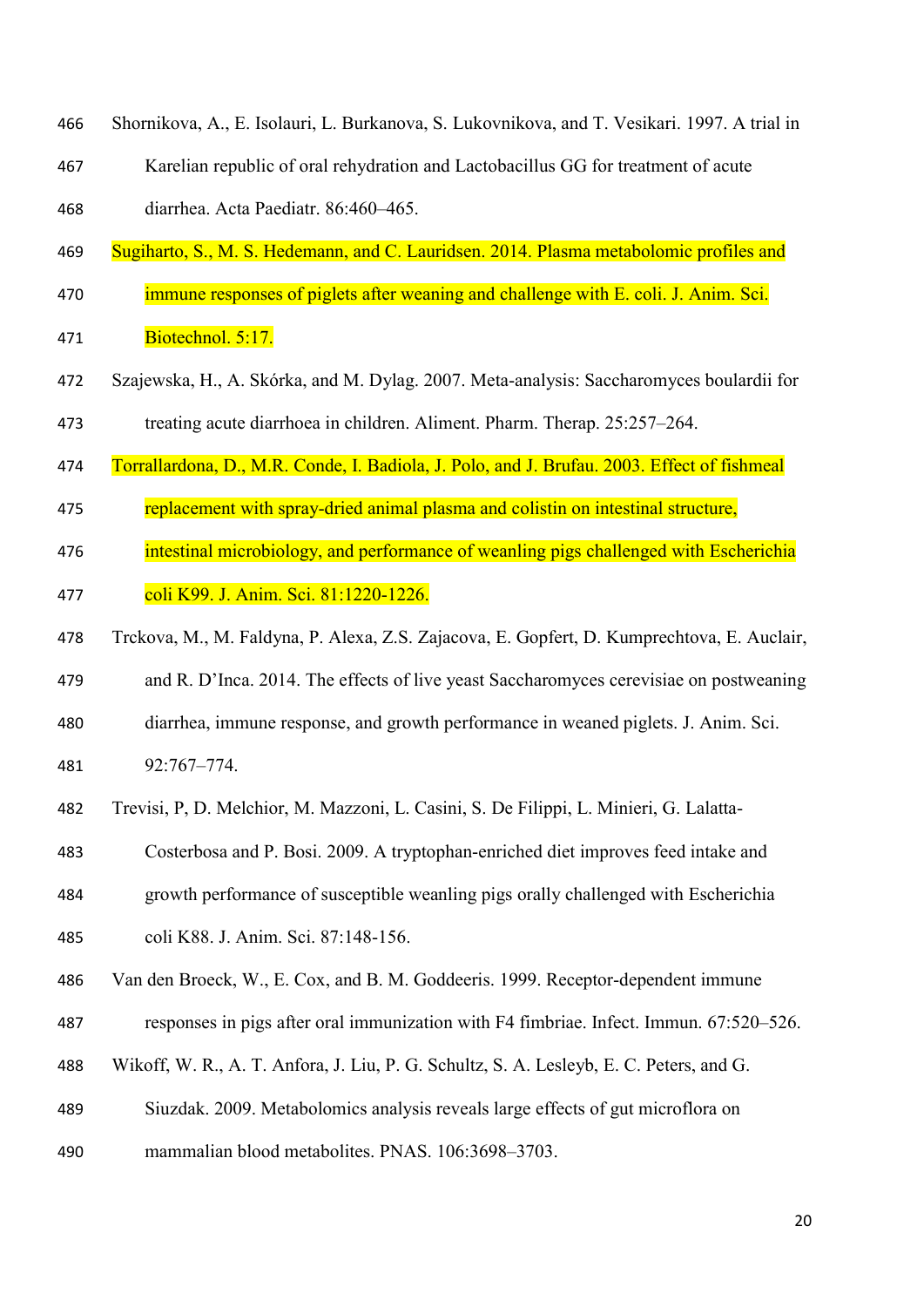| 491 | Zanello, G., F. Meurens, M. Berri, C. Chevaleyrea, S. Melo, E. Auclair, and H. Salmona. |
|-----|-----------------------------------------------------------------------------------------|
| 492 | 2011a. Saccharomyces cerevisiae decreases inflammatory responses induced by F4+         |
| 493 | enterotoxigenic Escherichia coli in porcine intestinal epithelial cells. Vet. Immunol.  |
| 494 | Immunop. 141:133–138.                                                                   |
| 495 | Zanello, G., M. Berri, J. Dupont, P-Y. Sizaret, R. D'Inca, H. Salmon, and F. Meurens.   |
| 496 | 2011b. Saccharomyces cerevisiae modulates immune gene expressions and inhibits          |
| 497 | ETEC mediated ERK1/2 and p38 signaling pathways in intestinal epithelial cells. PLoS    |
| 498 | ONE 6(4):e18573. doi:10.1371/journal.pone.0018573.                                      |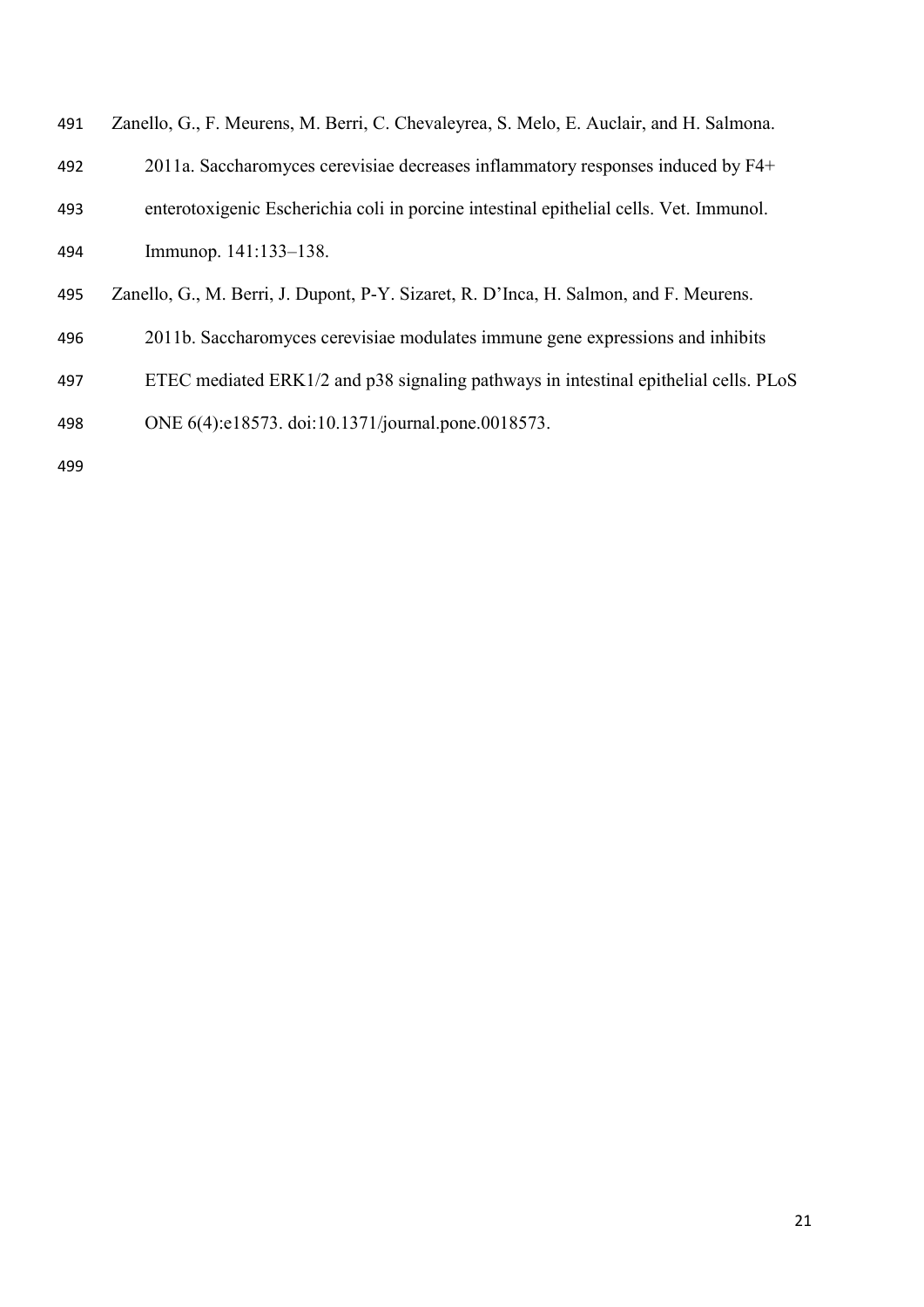| Ingredient                                     | $\frac{0}{0}$  | Calculated composition <sup>1</sup> % or otherwise |       |
|------------------------------------------------|----------------|----------------------------------------------------|-------|
| Wheat shorts                                   | 20             | CP                                                 | 18.13 |
| Corn                                           | 17             | Crude fat                                          | 6.01  |
| Barley                                         | 15             | Total Lys                                          | 1.28  |
| Barley, extruded                               | 15             | Total Thr                                          | 0.87  |
| Soybean meal, 50                               | 13.4           | Total Met                                          | 0.50  |
| Whey, dehydrated, skimmed                      | 6              | Total Met+Cys                                      | 0.81  |
| Potato, protein concentrate                    | $\overline{4}$ | Total Trp                                          | 0.28  |
| Vegetable oil                                  | $\overline{4}$ | DE, growing pig, kcal/kg 3355                      |       |
| Beet pulp, dehydrated                          | $\overline{2}$ | NE, growing pig kcal/kg 2424                       |       |
| Calcium carbonate                              | 1.38           |                                                    |       |
| Monosodium phosphate hydrated                  | 0.6            |                                                    |       |
| L-Lysine HCl                                   | 0.4            |                                                    |       |
| Sodium chloride                                | 0.3            |                                                    |       |
| DL-Methionine                                  | 0.2            |                                                    |       |
| L-Threonine                                    | 0.15           |                                                    |       |
| L-Tryptophan                                   | 0.07           |                                                    |       |
| Vitamin and trace mineral mixture <sup>2</sup> | 0.5            |                                                    |       |

| 500 |  |  | <b>Table 1.</b> Ingredients and calculated composition of the basal diet ( $\frac{9}{6}$ as-fed basis). |  |  |  |  |  |  |
|-----|--|--|---------------------------------------------------------------------------------------------------------|--|--|--|--|--|--|
|-----|--|--|---------------------------------------------------------------------------------------------------------|--|--|--|--|--|--|

501 Values were estimated by the EvaPig® database (Noblet et al., 2008); <sup>2</sup> Provided per

- 504 mg; biotin, 0.15 mg; d-pantothenic acid, 30 mg; folacin, 2 mg; choline chloride, 400 mg; iron
- 505 as FeSO4, 150 mg; zinc as ZnSO4, 110 mg; copper as CuSO4, 25 mg; manganese as MnSO4,

<sup>502</sup> kilogram of diet: vitamin A, 9000 IU; vitamin D3, 1500 IU; vitamin K3, 2 mg; vitamin E, 50

<sup>503</sup> mg; vitamin  $B_1$ , 2 mg; vitamin  $B_2$ , 4 mg; vitamin  $B_6$ , 4 mg; vitamin  $B_{12}$ , 0.04 mg; niacin, 55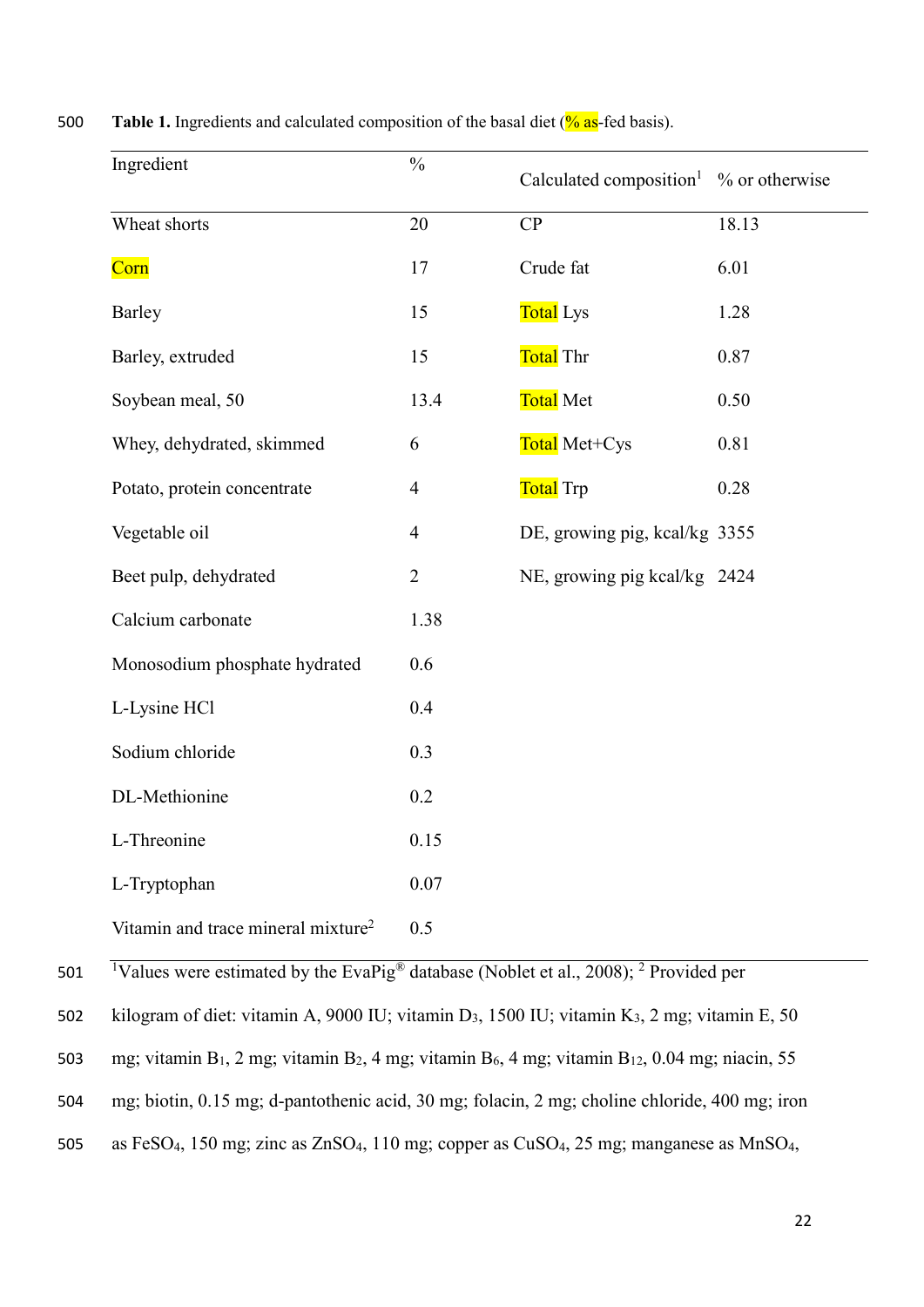70 mg; iodine as KI, 1 mg; selenium as Na2SeO4, 0.3 mg.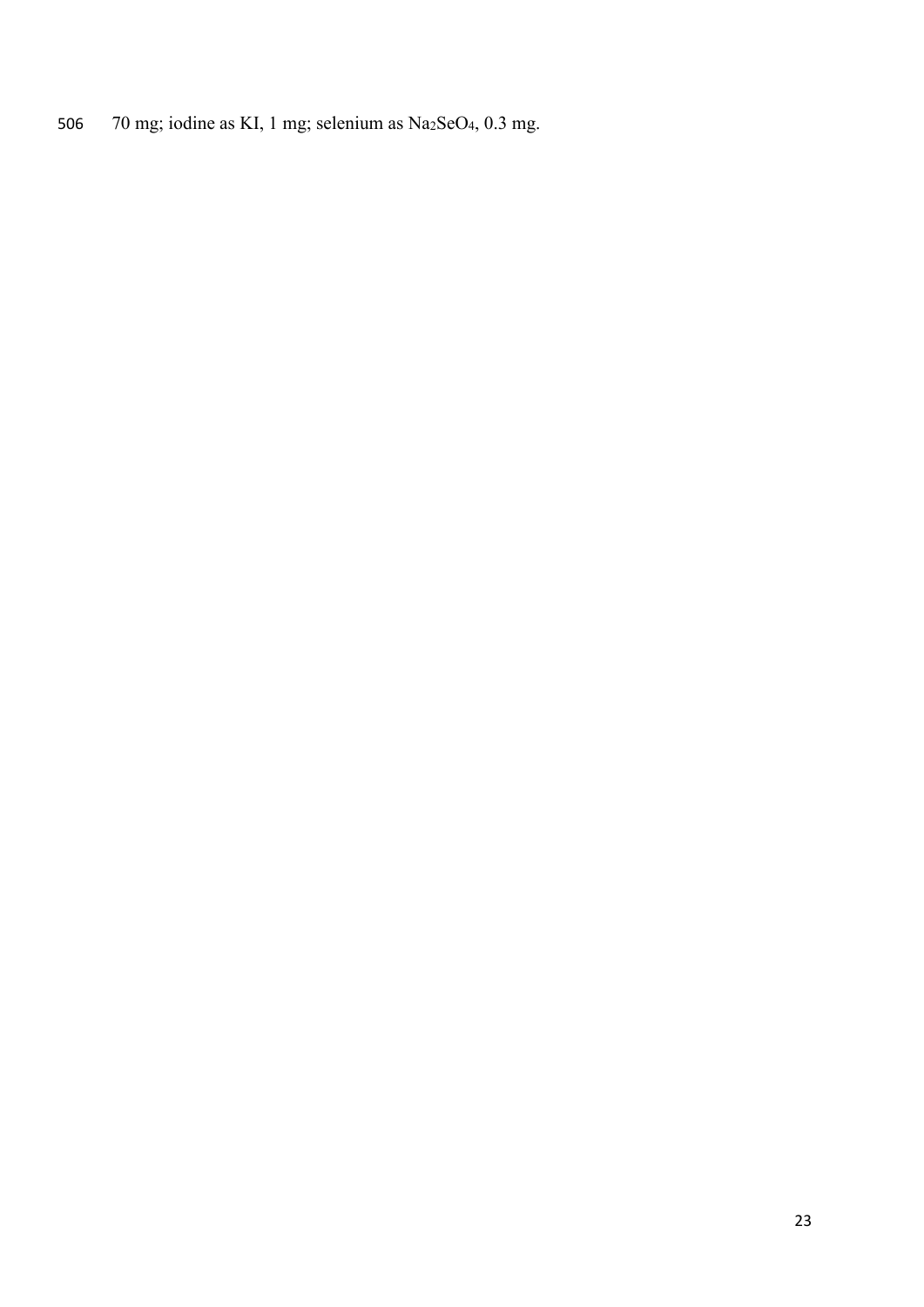|       | $\text{Diet}$ <sup>1</sup> |  |                    |                | <b>P</b> – Fisher's exact test |             |                                                            |       |                 |
|-------|----------------------------|--|--------------------|----------------|--------------------------------|-------------|------------------------------------------------------------|-------|-----------------|
|       |                            |  |                    |                |                                |             | $CO \text{ vs.} \quad CO \text{ vs.} \quad CO \text{ vs.}$ |       | $CO$ <i>vs.</i> |
|       |                            |  |                    | CO AB PR CM CU |                                | AB          | <b>PR</b>                                                  | CM    | <b>CU</b>       |
| Alive |                            |  | $3 \t 9 \t 7 \t 6$ |                | 4                              |             |                                                            |       |                 |
| Dead  |                            |  | 7 1 3              | $\overline{4}$ | 5 <sup>5</sup>                 | $\leq 0.01$ | 0.089                                                      | 0.181 | 0.430           |

507 Table 2. Effect of dietary supplementation with Saccharomyces cerevisiae CNCM I-4407 on

| 508 |  |  | different patterns regarding the mortality of weaned pigs challenged with ETEC. |
|-----|--|--|---------------------------------------------------------------------------------|
|-----|--|--|---------------------------------------------------------------------------------|

509  $\overline{^1 \text{CO}}$ : no live yeast + F4 challenge; **AB**: antibiotic + F4 challenge; **PR**: Preventive

510 administration pattern of live yeast  $(5 \times 10^{10} \text{ CFU/kg of feed from d 0 to d 21}) + F4$ 

511 challenge; CM: Competitive administration of live yeast  $(5 \times 10^{10} CFU/kg$  of feed from d 7

to d 11) + F4 challenge; CU: Curative administration of live yeast (1 shot of 2 x  $10^{11}$  CFU

513 when the first diarrhea appears) + F4 challenge.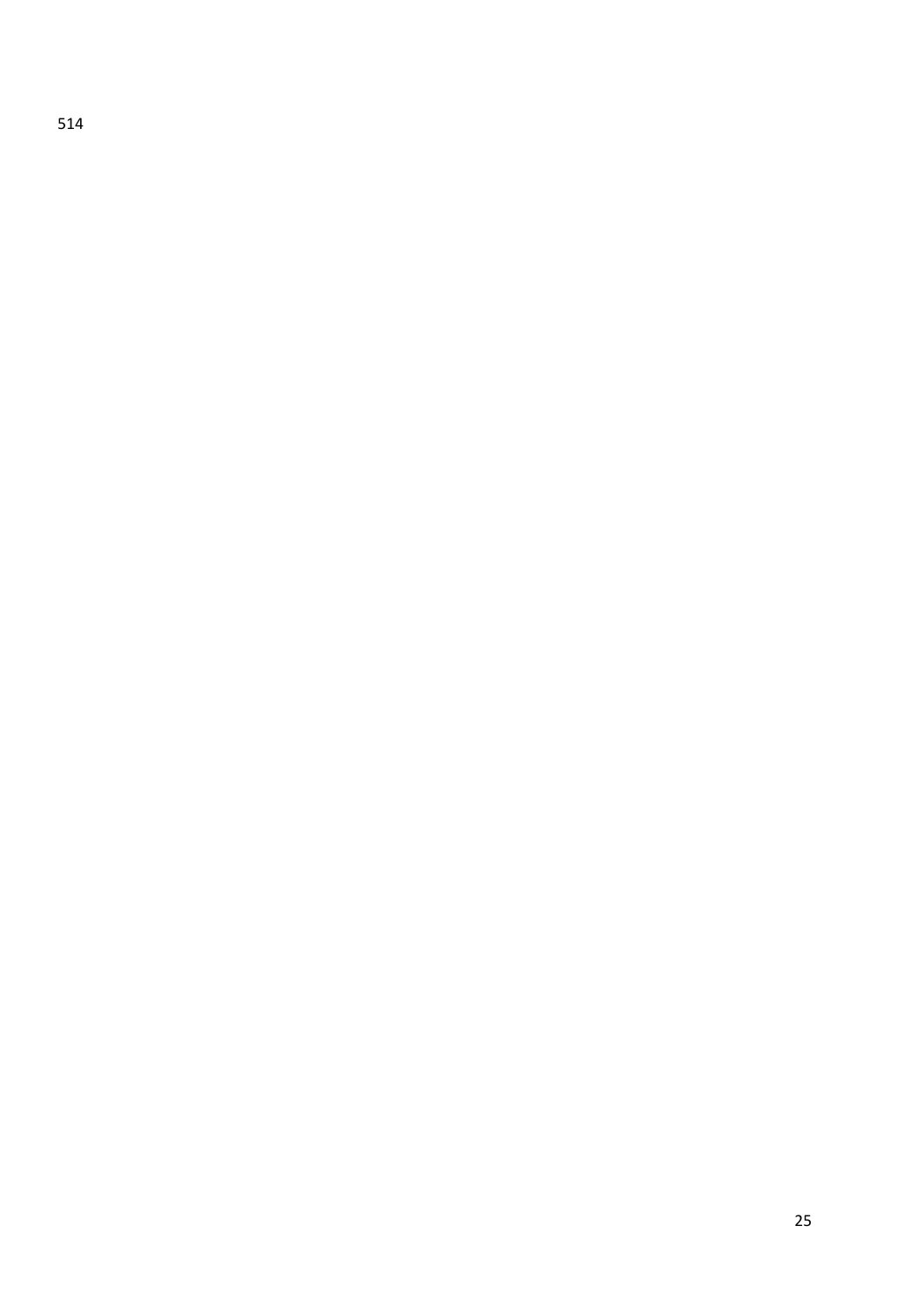515 Table 3. Effect of dietary supplementation with Saccharomyces cerevisiae CNCM I-4407 with different patterns on the fecal score of weaned

516 pigs challenged with ETEC.

|              | $\mathbf{Diet}^1$ |                        |           |     |     |            |                   |                       |                          |                          |                          |  |
|--------------|-------------------|------------------------|-----------|-----|-----|------------|-------------------|-----------------------|--------------------------|--------------------------|--------------------------|--|
| <b>Hours</b> | CO                | $\mathbf{A}\mathbf{B}$ | <b>PR</b> | CM  | CU  |            |                   |                       |                          |                          |                          |  |
|              |                   |                        |           |     |     | <b>SEM</b> | $AB \, vs. \, CO$ | YEAST vs. CO          |                          | PR vs. CM PR vs. CM+CU   | $CM$ vs. $CU$            |  |
| $-124$       | 2.4               | 2.0                    | 2.1       | 1.9 | 1.7 | 0.2        | 0.89              | $0.77^{\overline{2}}$ |                          |                          |                          |  |
| 12           | 2.9               | 2.2                    | 2.5       | 2.3 | 2.3 | 0.2        | 0.02              | 0.04 <sup>3</sup>     | 0.51                     |                          |                          |  |
| 24           | 3.7               | 2.4                    | 3.0       | 3.2 | 2.8 | 0.3        | 0.001             | 0.08 <sup>3</sup>     | 0.57                     | $\overline{\phantom{a}}$ | $\overline{\phantom{a}}$ |  |
| 48           | 4.2               | 2.4                    | 3.4       | 3.7 | 3.2 | 0.3        | < 0.001           | 0.04                  | $\blacksquare$           | 0.93                     | 0.38                     |  |
| 72           | 4.1               | 2.6                    | 3.4       | 3.9 | 3.5 | 0.4        | < 0.05            | 0.41                  | ۰.                       | 0.67                     | 0.42                     |  |
| 96           | 4.0               | 2.5                    | 2.9       | 3.9 | 3.5 | 0.4        | 0.01              | 0.38                  | $\overline{\phantom{a}}$ | 0.08                     | 0.60                     |  |
| 120          | 3.3               | 1.9                    | 3.5       | 3.9 | 3.7 | 0.3        | 0.01              | 0.42                  | $\blacksquare$           | 0.58                     | 0.81                     |  |
| 144          | 3.0               | 1.9                    | 3.2       | 3.3 | 3.1 | 0.3        | 0.02              | 0.73                  |                          | 0.93                     | 0.77                     |  |
|              |                   |                        |           |     |     |            |                   |                       |                          |                          |                          |  |

517 **CO**: no live yeast + F4 challenge; **AB**: antibiotic + F4 challenge; **PR**: Preventive administration pattern of live yeast ( $5 \times 10^{10}$  CFU/kg of feed

518 from d 0 to d 21) + F4 challenge; CM: Competitive administration of live yeast  $(5 \times 10^{10} CFU/kg$  of feed from d 7 to d 11) + F4 challenge; CU: 519 Curative administration of live yeast (1 shot of  $2 \times 10^{11}$  CFU when the first diarrhea appears) + F4 challenge; <sup>2</sup> CM and CU were combined with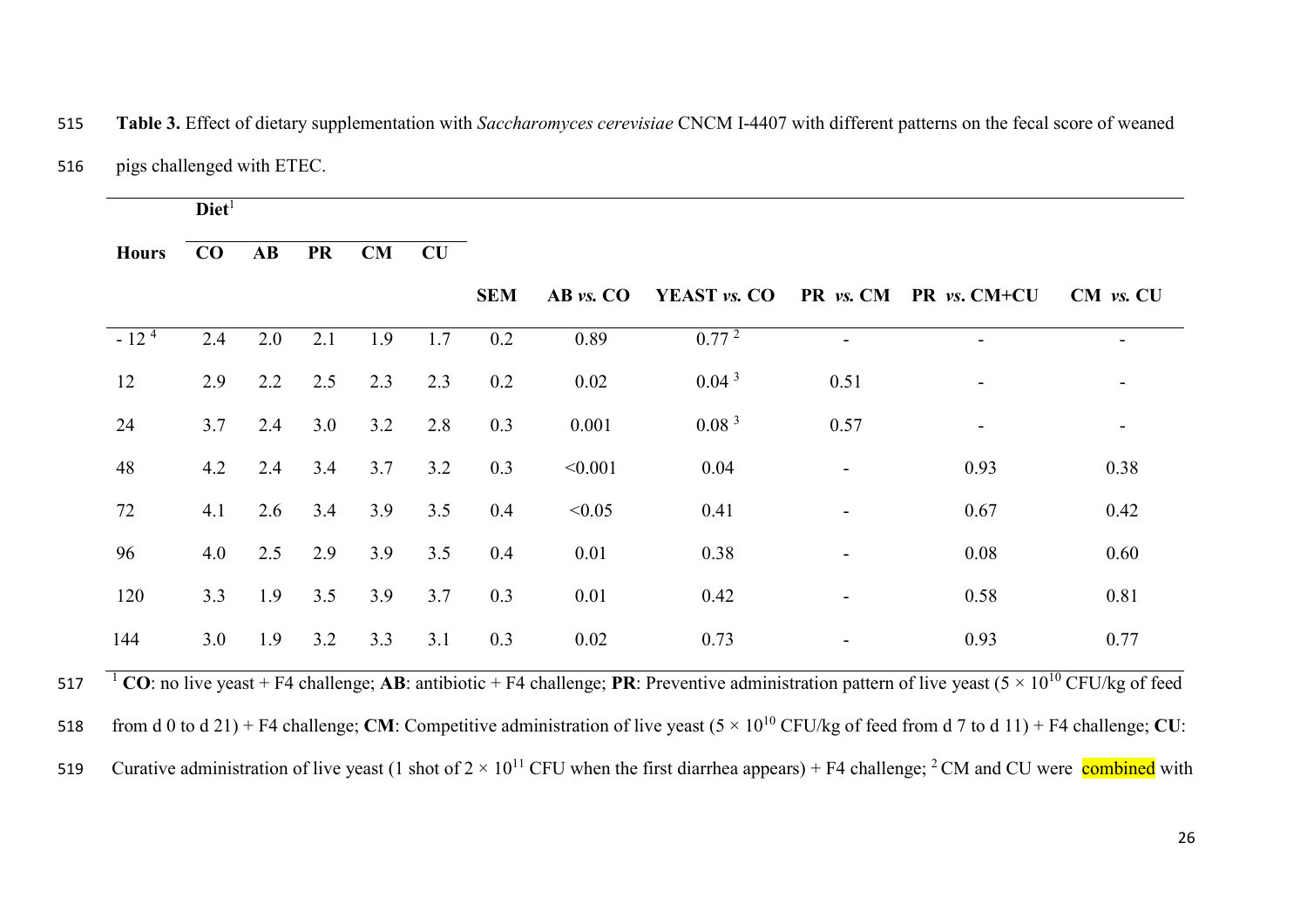- 520 CO because the pigs had not yet been given yeast;<sup>3</sup> YEAST includes PR and CM only while CU was not considered in the contrast; <sup>4</sup> Contrast
- before the challenge.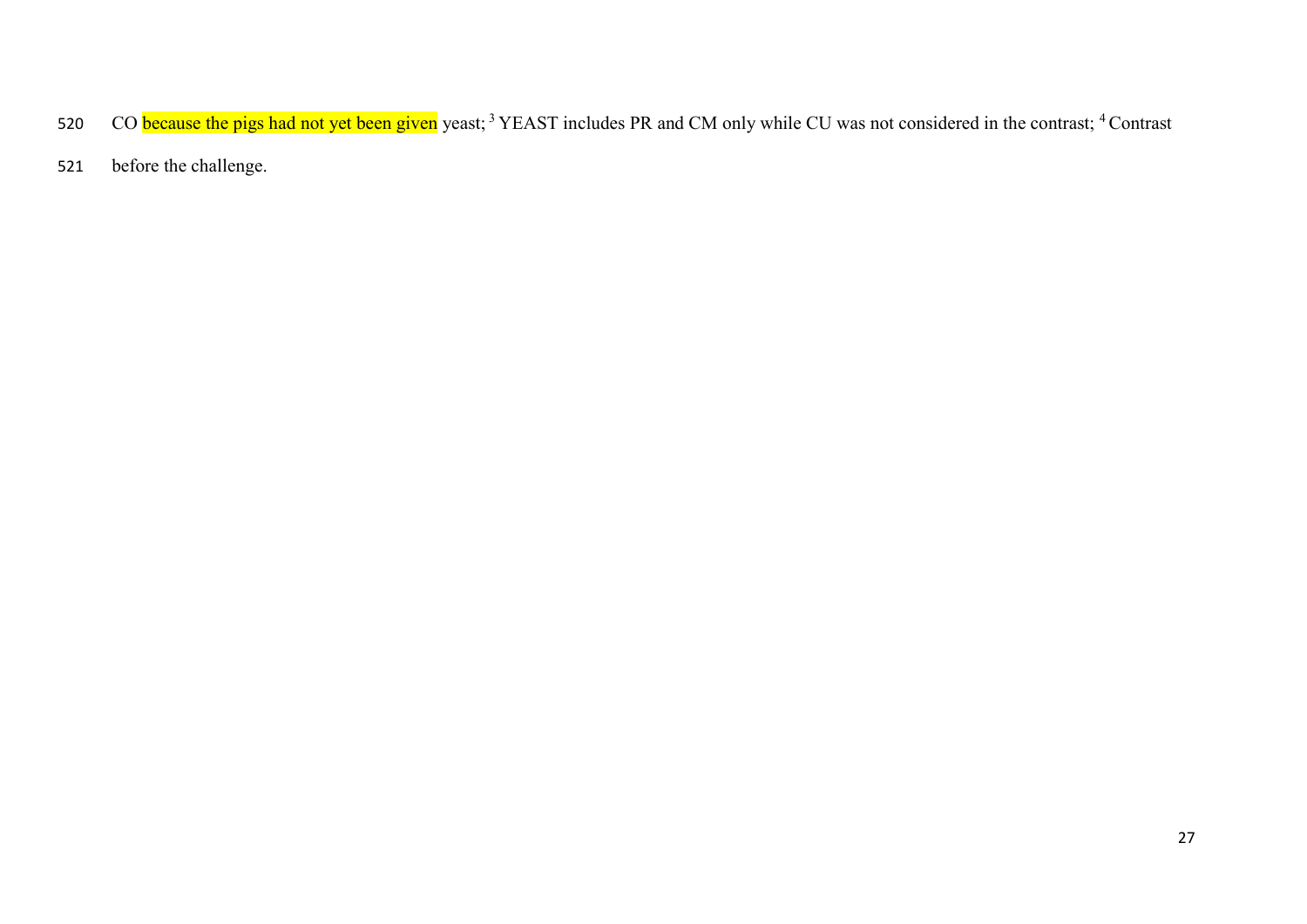522 Table 4. Effect of dietary supplementation with Saccharomyces cerevisiae CNCM I-4407 with different patterns on total and specific

|                  |                                |                        |           |      |      |            | PR vs.                   | <b>PR</b>                | $\mathbf{A}\mathbf{B}$ | <b>YEAST</b>             | <b>PR</b>                | CM              |
|------------------|--------------------------------|------------------------|-----------|------|------|------------|--------------------------|--------------------------|------------------------|--------------------------|--------------------------|-----------------|
|                  |                                |                        |           |      |      |            | $CM+$                    | vs.                      | vs.                    | vs.                      | vs.                      | vs.             |
|                  | $\mathbf{Diet}^1$              |                        |           |      |      | <b>SME</b> | $CU+CO3$                 | $\mathbf{A}\mathbf{B}$   | CO                     | CO <sup>4</sup>          | $CM+CU4$                 | CU <sup>4</sup> |
|                  | CO                             | $\mathbf{A}\mathbf{B}$ | <b>PR</b> | CM   | CU   |            |                          |                          |                        |                          |                          |                 |
| Total IgA (mg/L) |                                |                        |           |      |      |            |                          |                          |                        |                          |                          |                 |
| $d7^2$           | 400                            | 391                    | 439       | 344  | 371  | 51         | 0.25                     | 0.70                     | 0.90                   | $\overline{a}$           | $\overline{\phantom{a}}$ | $\blacksquare$  |
| d12              | 801                            | 717                    | 666       | 1045 | 711  | 102        | $\overline{\phantom{a}}$ | $\blacksquare$           | 0.61                   | 0.96                     | 0.28                     | 0.11            |
| d21              | 1090                           | 1312                   | 1203      | 1298 | 1269 | 227        |                          | $\overline{\phantom{a}}$ | 0.53                   | 0.60                     | 0.76                     | 0.93            |
|                  | Specific IgA against ETEC (UI) |                        |           |      |      |            |                          |                          |                        |                          |                          |                 |
| $d7^2$           | 0.5                            | 0.21                   | 0.18      | 0.14 | 0.33 | 0.12       | 0.13                     | 0.56                     | 0.12                   | $\overline{\phantom{0}}$ |                          |                 |
| d12              | 88.3                           | 13.2                   | 11.7      | 26.3 | 66.1 | 21.4       | $\blacksquare$           | $\blacksquare$           | 0.04                   | 0.10                     | 0.16                     | 0.26            |
| d21              | 182                            | 45                     | 340       | 228  | 210  | 114        | $\overline{\phantom{a}}$ | $\sim$                   | 0.23                   | 0.97                     | 0.93                     | 0.98            |
|                  |                                |                        |           |      |      |            |                          |                          |                        |                          |                          |                 |

|  |  |  | 523 immunoglobulins against ETEC and on the fecal excretion of ETEC of weaned pigs challenged with this strain. |
|--|--|--|-----------------------------------------------------------------------------------------------------------------|
|--|--|--|-----------------------------------------------------------------------------------------------------------------|

ETEC fecal counts (log10 CFU/g)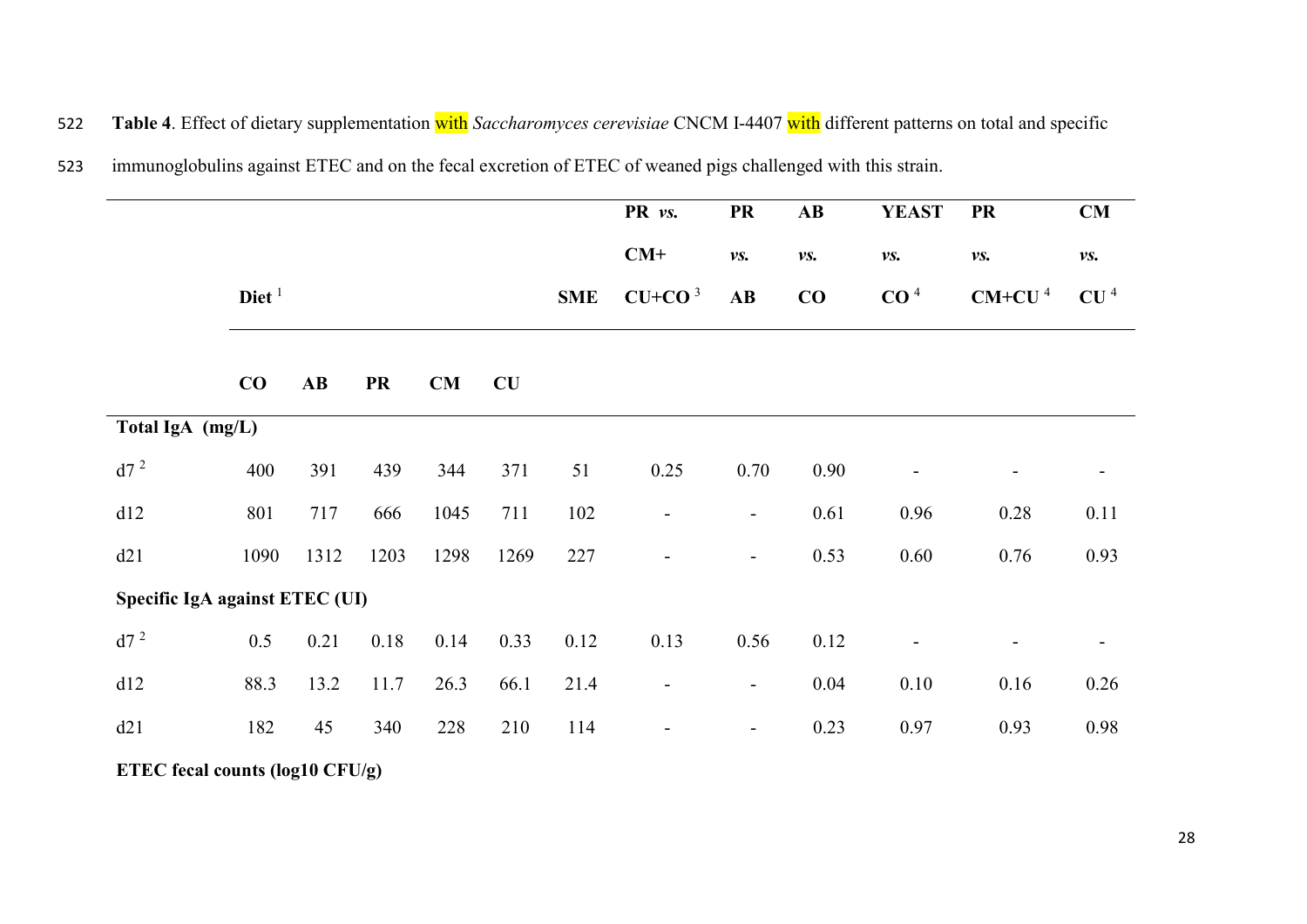| d10 <sup>5</sup> | 8.9 | 8.4 | 7.3 | 8.2 | 7.7 | 0.5 | and the state of the state of the | 0.52 | 0.05 | 0.45 | 0524 |
|------------------|-----|-----|-----|-----|-----|-----|-----------------------------------|------|------|------|------|
|                  |     |     |     |     |     |     |                                   |      |      |      | 525  |

526  $^{1}$  CO: no live yeast + F4 challenge; AB: antibiotic + F4 challenge; PR: Preventive administration pattern of live yeast (5 × 10<sup>10</sup> CFU/kg of feed

527 from d 0 to d 21) + F4 challenge; CM: Competitive administration of live yeast  $(5 \times 10^{10} CFU/kg$  of feed from d 7 to d 11) + F4 challenge; CU:

528 Curative administration of live yeast (1 shot of  $2 \times 10^{11}$  CFU when the first diarrhea appears) + F4 challenge; <sup>2</sup> Contrast before the challenge; <sup>3</sup>

529 CM and CU were combined with CO because the yeast had not yet been given to the pigs; <sup>4</sup> Contrast after the challenge; <sup>5</sup> Four days post-

530 challenge.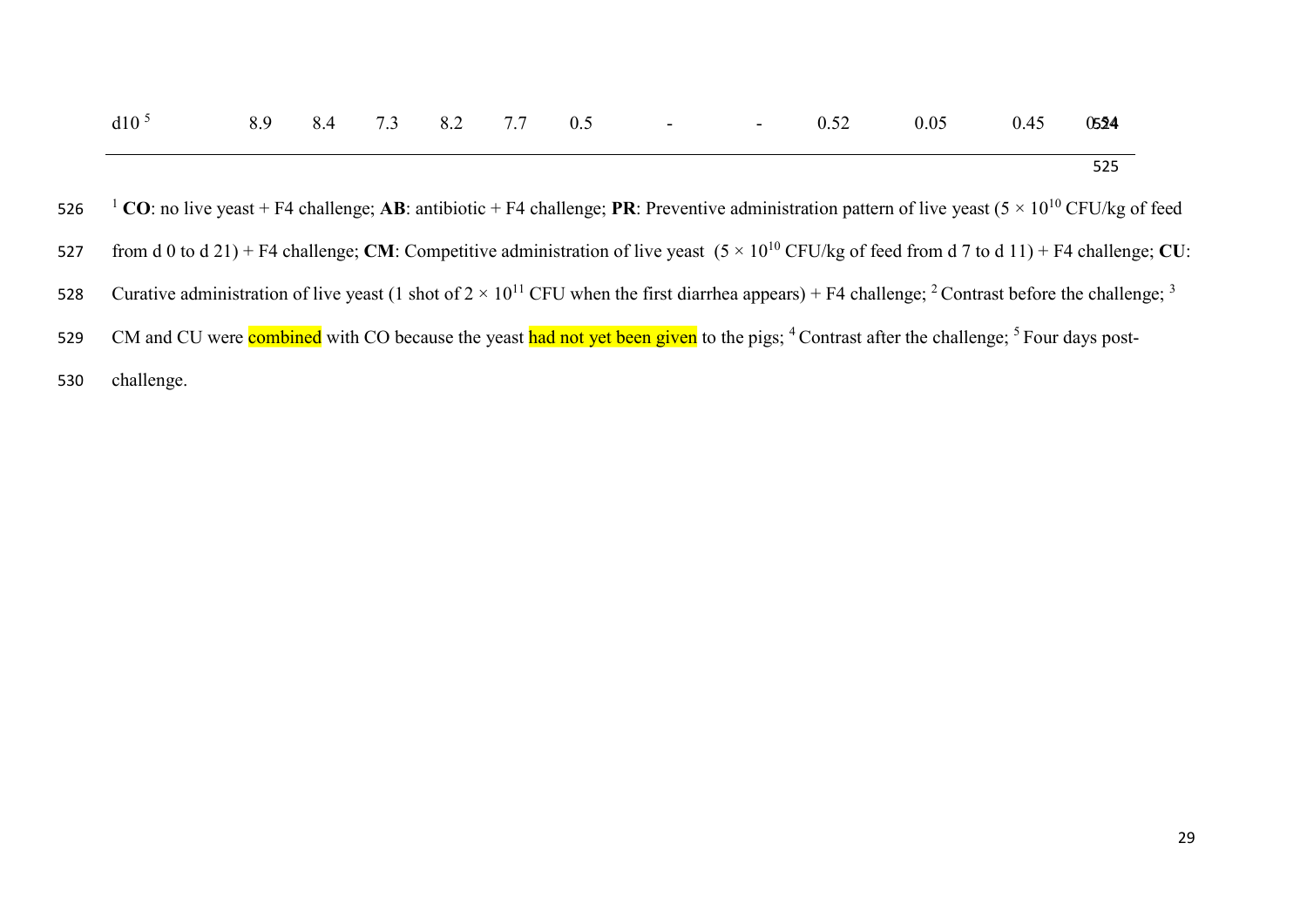531 Table 5. Effect of Saccharomyces cerevisiae CNCM I-4407 on blood metabolic profile

| Diet <sup><math>1</math></sup> / Metabolites | P-value | <b>Direction</b>   |
|----------------------------------------------|---------|--------------------|
| AB vs CO                                     |         |                    |
| $C12:1^2$                                    | < 0.01  | $CO \uparrow$      |
| C5DC (C6-OH) $^3$                            | 0.02    | $CO \uparrow$      |
| PC_aa_C40:1 $4$                              | 0.01    | $CO \uparrow$      |
| PC_aa_C40:6 $5$                              | < 0.01  | $CO \uparrow$      |
| alpha-AAA <sup>6,9</sup>                     | < 0.01  | $CO \uparrow$      |
| $CM+PR$ vs. $CO$                             |         |                    |
| SM_C18:0 <sup>7,9</sup>                      | 0.02    | CM+PR $\downarrow$ |
| C10:2 <sup>8</sup>                           | 0.02    | CM+PR $\uparrow$   |
| CM vs. PR                                    |         |                    |
| C10:2 <sup>8</sup>                           | < 0.01  | $CM \uparrow$      |
|                                              |         |                    |

532 metabolites 24 h after infection with ETEC in weaned pigs.

533  $\overline{C}$  CO: no live yeast + F4 challenge; AB: antibiotic + F4 challenge; PR: Preventive 534 administration pattern of live yeast  $(5 \times 10^{10} \text{ CFU/kg}$  of feed from day 0 to day 21) + F4 535 challenge; CM: Competitive administration of live yeast  $(5 \times 10^{10} \text{ CFU/kg of feed from d7})$ 536 to d11) + F4 challenge; <sup>2</sup>Dodecenoyl-L-carnitine; <sup>3</sup>Glutaryl-L-carnitine / Hydroxyhexanoyl-537 L-carnitine; <sup>4</sup>Phosphatidylcholine diacyl C 40:1; <sup>5</sup>Phosphatidylcholine diacyl C 40:6; <sup>6</sup> alpha-538 amino adipic acid; <sup>7</sup>Shingomyeline-Ceramide; <sup>8</sup>Decadienyl-L-carnitine; <sup>9</sup>Affected by the 539 confounding factor "fecal score"